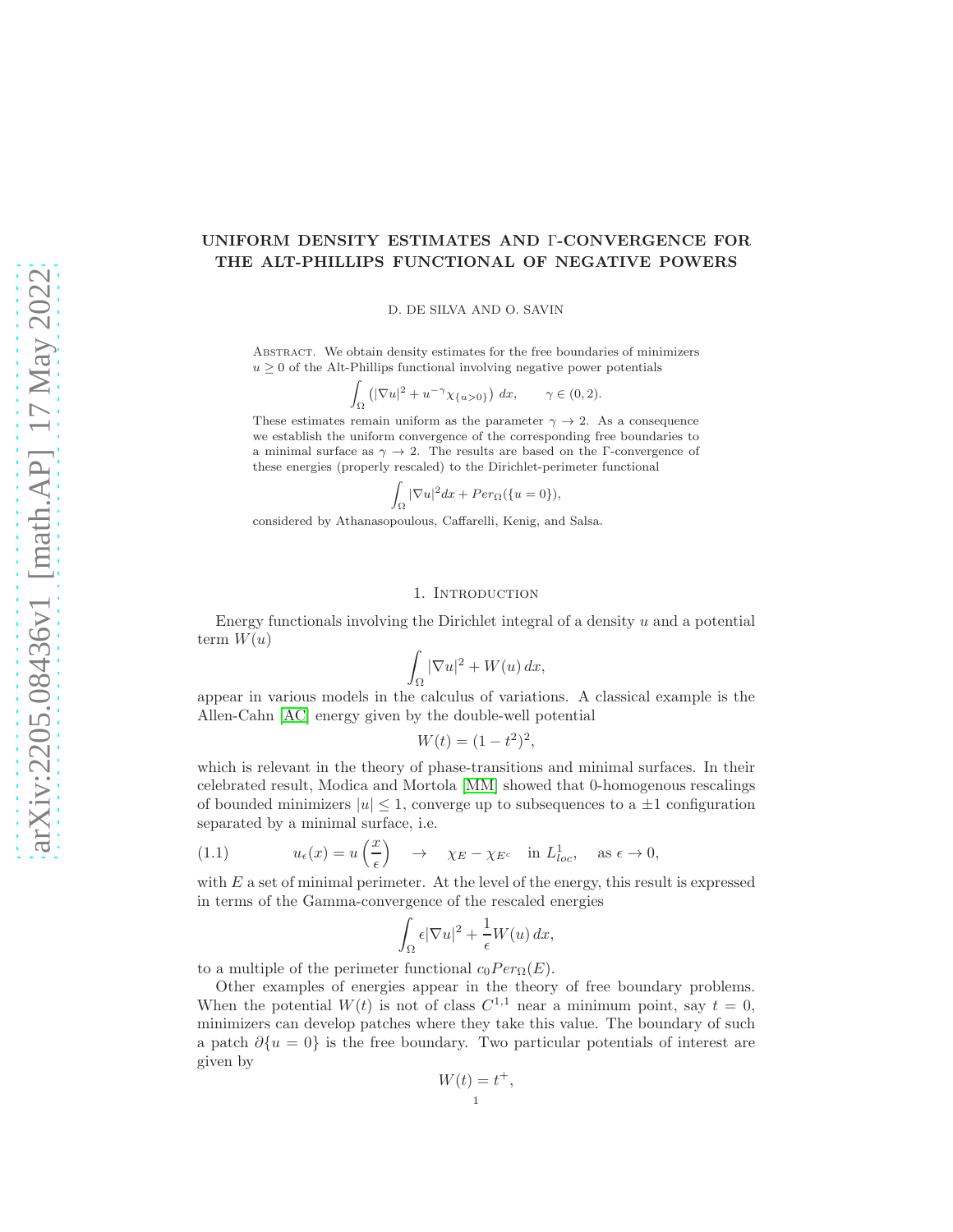which corresponds to the obstacle problem (for a comprehensive survey see [\[PSU\]](#page-23-1)), and by

$$
W(t) = \chi_{\{t>0\}},
$$

which corresponds to the Bernoulli free boundary problem (see for example [\[AC,](#page-22-0) [ACF,](#page-22-1) [CS\]](#page-22-2)). These can be viewed as part of the family of power-potentials

$$
W(t) = (t^+)^{\beta}, \qquad \beta \in [0, 2),
$$

which were considered by Alt and Phillips [\[AP\]](#page-22-3) in the early 80's.

Recently in [\[DS\]](#page-22-4), we investigated properties of non-negative minimizers and their free boundaries for Alt-Phillips potentials of negative powers

$$
W(t) = t^{-\gamma} \chi_{\{t > 0\}}, \qquad \gamma \in (0, 2).
$$

These potentials are relevant in the applications, for example in liquid models with large cohesive internal forces in regions of low density. The upper bound  $\gamma < 2$  is necessary for the finiteness of the energy.

In [\[DS\]](#page-22-4) we showed that minimizers  $u \geq 0$  of the Alt-Phillips functional involving negative power potentials

<span id="page-1-0"></span>(1.2) 
$$
\mathcal{E}_{\gamma}(u) := \int_{\Omega} \left( |\nabla u|^2 + u^{-\gamma} \chi_{\{u > 0\}} \right) dx, \qquad \gamma \in (0, 2),
$$

have optimal  $C^{\alpha}$  Hölder continuity. The free boundary

$$
F(u) := \partial\{u > 0\}
$$

is characterized by an expansion of the type

$$
u = c_{\alpha}d^{\alpha} + o(d^{2-\alpha}), \qquad \alpha := \frac{2}{2+\gamma} \quad \in (\frac{1}{2}, 1),
$$

where d denotes the distance to  $F(u)$  and  $c_{\alpha}d^{\alpha}$  represents the explicit 1D homogenous solution. Furthermore, we showed that  $F(u)$  is a hypersurface of class  $C^{1,\beta}$ up to a closed singular set of dimension at most  $n - k(\gamma)$ , where  $k(\gamma) \geq 3$  is the first dimension in which a nontrivial  $\alpha$ -homogenous minimizer exists. We also established the Gamma-convergence of a suitable multiple of the  $\mathcal{E}_{\gamma}$  to the perimeter of the positivity set  $Per_{\Omega}(\{u > 0\})$  as  $\gamma \to 2$ .

In this work we investigate in more detail the properties of minimizers as the parameter  $\gamma$  tends to the critical value 2, and make precise the connection between their free boundaries and the theory of minimal surfaces. In particular we establish density estimates and the uniform convergence (up to subsequences) of the free boundaries  $F(u_k)$  to a minimal surface, for a sequence of bounded minimizers  $u_k$ corresponding to parameters  $\gamma_k \to 2$ , see Corollary [2.6.](#page-4-0) Uniform convergence results in different settings were obtained by Caffarelli and Cordoba [\[CC\]](#page-22-5) for the Allen-Cahn energy and the convergence in [\(1.1\)](#page-0-0), and by Caffarelli and Valdinoci [\[CV\]](#page-22-6) for the s-nonlocal minimal surfaces with  $s \to 1$ . We also refer the reader to other related works in similar contexts [\[ADM,](#page-22-7) [DFPV,](#page-22-8) [PV,](#page-23-2) [SV,](#page-23-3) [V\]](#page-23-4).

The constants in the Hölder and density estimates obtained in [\[DS\]](#page-22-4) degenerate as  $\gamma \to 2$ . However, here we develop uniform estimates in  $\gamma$ , and for this it is convenient to rescale the potential term in the functional  $\mathcal{E}_{\gamma}$  in a suitable way (see [\(2.1\)](#page-2-0)). We further establish the Gamma-convergence to the Dirichlet-perimeter functional

$$
\mathcal{F}(u) := \int_{\Omega} |\nabla u|^2 dx + Per_{\Omega}(\{u = 0\}),
$$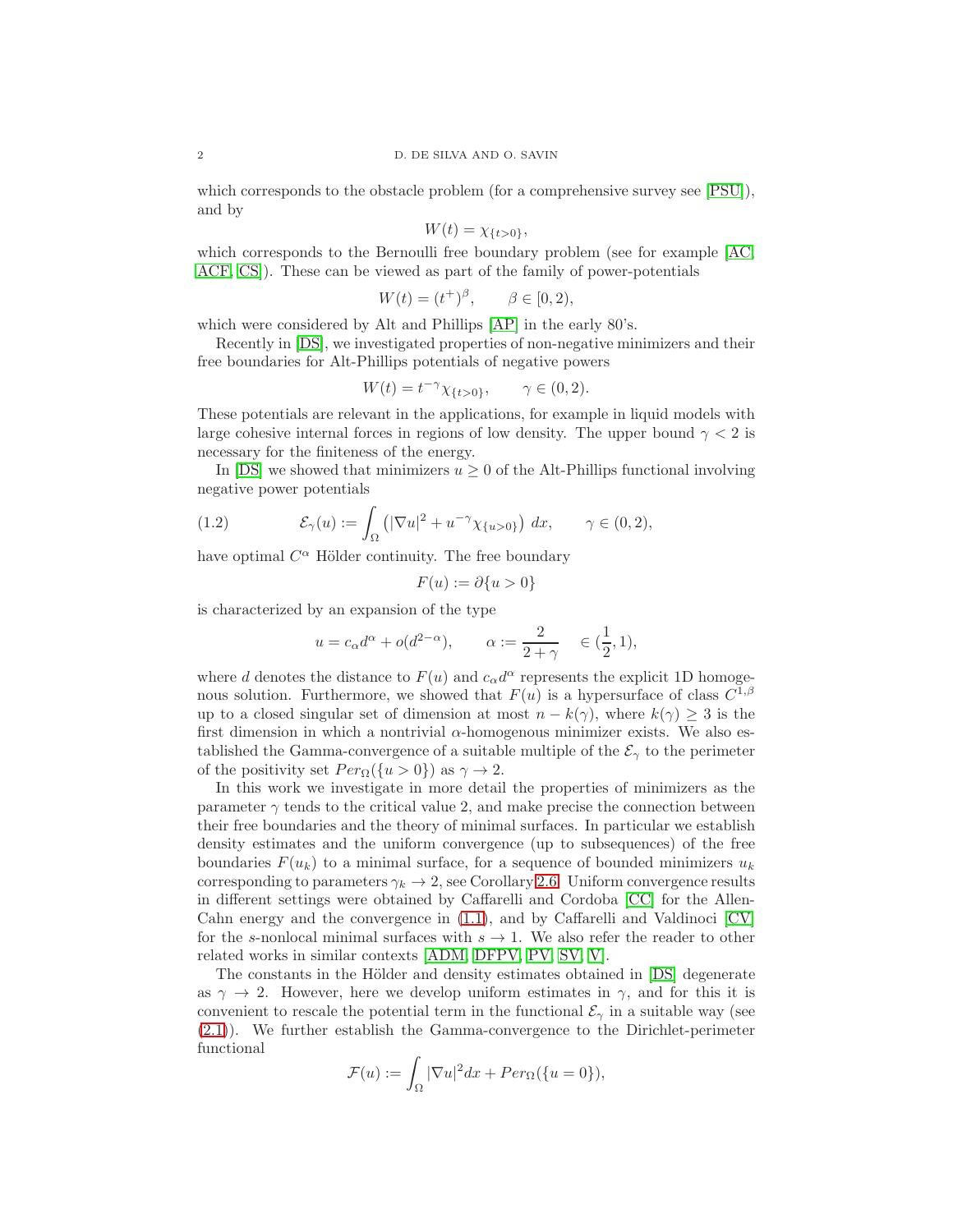which was studied by Athanasopoulous, Caffarelli, Kenig, Salsa in [\[ACKS\]](#page-22-9). Heuristically, this shows that the cohesive term W has the effect of surface tension as  $\gamma \rightarrow 2$ .

## 2. Main results

Let  $\Omega$  be a bounded domain in  $\mathbb{R}^n$  with Lipschitz boundary. We consider  $J_{\gamma}$ , a rescaling of  $\mathcal{E}_{\gamma}$ , which acts on functions

<span id="page-2-0"></span>
$$
u: \Omega \to \mathbb{R}, \qquad u \in H^1(\Omega), \quad u \ge 0,
$$

and it is defined as

(2.1) 
$$
J_{\gamma}(u,\Omega) := \int_{\Omega} |\nabla u|^2 + W_{\gamma}(u) dx,
$$

where

<span id="page-2-1"></span>(2.2) 
$$
W_{\gamma}(u) := c_{\gamma} u^{-\gamma} \chi_{\{u > 0\}}, \quad \text{with} \quad c_{\gamma} := \frac{1}{16} \cdot (2 - \gamma)^2, \quad \gamma \in (0, 2).
$$

We study uniform properties of the minimizers of  $J_{\gamma}$  as  $\gamma \to 2^-$ . We often drop the dependence on  $\gamma$  from J and W when there is no possibility of confusion.

Notice that u is a minimizer of  $\mathcal{E}_{\gamma}$  defined in [\(1.2\)](#page-1-0), if and only if  $c(\gamma)u$  is a minimizer of  $J_{\gamma}$ , with  $c(\gamma) = c_{\gamma}^{\frac{1}{\gamma+2}}$  an appropriate constant depending only on  $\gamma$ , and  $c(\gamma) \to 0$  as  $\gamma \to 2$ .

The constant  $c_{\gamma}$  in [\(2.2\)](#page-2-1) is chosen such that

(2.3) 
$$
\int_0^1 2\sqrt{W_\gamma(s)} ds = 1.
$$

The homogenous 1D solution  $\varphi$  plays an important role in the analysis. It is given by

(2.4) 
$$
\varphi(t) := c_{\gamma}^*(t^{\dagger})^{\alpha},
$$

with

<span id="page-2-5"></span><span id="page-2-4"></span><span id="page-2-3"></span>
$$
\alpha:=\frac{2}{2+\gamma}, \hspace{1cm} c_{\gamma}^*:=\left((1+\frac{\gamma}{2})^2\,c_{\gamma}\right)^{\frac{1}{\gamma+2}},
$$

and satisfies

(2.5) 
$$
\varphi' = (W_{\gamma}(\varphi))^{1/2}, \quad \text{in} \quad {\varphi > 0}.
$$

We differentiate the last equality and obtain that  $\varphi$  solves the Euler-Lagrange equation

(2.6) 
$$
2\varphi'' = W'_{\gamma}(\varphi) \quad \text{in} \quad \{\varphi > 0\}.
$$

Positive constants depending only on the dimension n are denoted by c, C, and referred to as universal constants.

The first result is an optimal uniform growth estimate.

<span id="page-2-2"></span>**Theorem 2.1.** Let u be a minimizer of  $J_{\gamma}$  in  $B_1$  and assume  $u(0) = 0$ . Then, there exists a universal constant C such that

$$
u(x) \le C|x|^{\alpha}, \qquad \alpha := \frac{2}{2+\gamma}, \qquad \forall x \in B_{1/2}.
$$

The second theorem gives the uniform density estimate of the free boundary.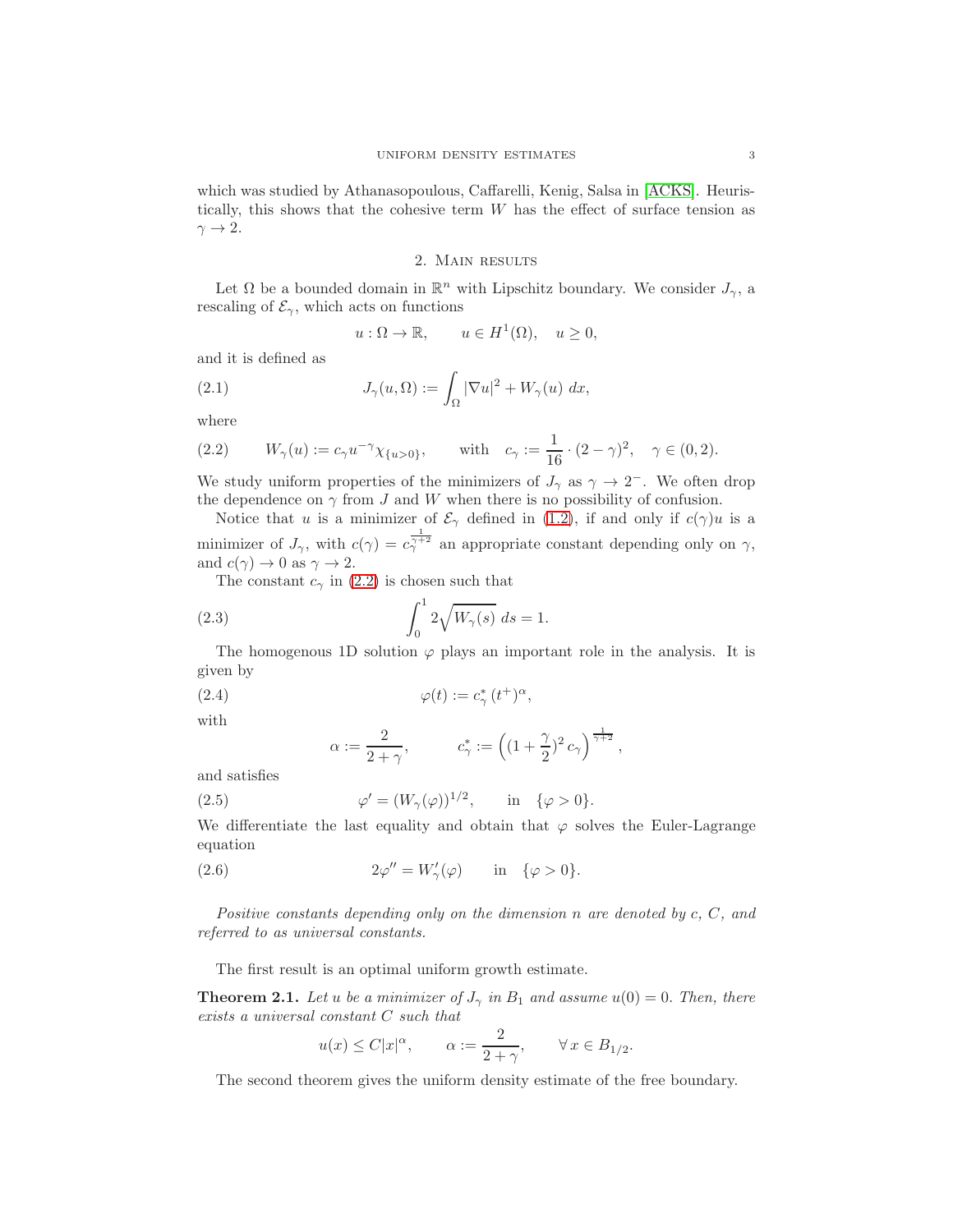<span id="page-3-0"></span>**Theorem 2.2** (Density estimates). There exists a universal constant  $c_0$  such that if u is a nonnegative minimizer of  $J_{\gamma}$  in  $B_1$  and  $0 \in F(u)$  then

$$
1 - c_0 \ge \frac{|\{u > 0\} \cap B_r|}{|B_r|} \ge c_0, \qquad \forall \, r \le \frac{1}{2}.
$$

The following result is a direct consequence of Theorems [2.1](#page-2-2) and [2.2.](#page-3-0)

<span id="page-3-2"></span>**Corollary 2.3.** Let u be a nonnegative minimizer of  $J_{\gamma}$  in  $B_1$ . If  $0 \in F(u)$  then for all  $r \in (0, 1/2)$  each of the sets  $\{u = 0\} \cap B_r$  and  $\{u > 0\} \cap B_r$  contains an interior ball of radius cr. Moreover

$$
cr^{n-\alpha\gamma} \le J(u, B_r) \le Cr^{n-\alpha\gamma}.
$$

Next we introduce the Dirichlet-perimeter functional  $\mathcal F$  introduced by Athanasopoulous, Caffarelli, Kenig, Salsa in [\[ACKS\]](#page-22-9). It acts on the space of admissible pairs  $(u, E)$  consisting of functions  $u \geq 0$  and measurable sets  $E \subset \Omega$  which have the property that  $u = 0$  a.e. on  $E$ ,

 $\mathcal{A}(\Omega) := \{ (u, E) | u \in H^1(\Omega), E$  Caccioppoli set,  $u \ge 0$  in  $\Omega, u = 0$  a.e. in  $E \}.$ The functional  $\mathcal F$  is given by the Dirichlet - perimeter energy

$$
\mathcal{F}_{\Omega}(u,E) = \int_{\Omega} |\nabla u|^2 dx + P_{\Omega}(E),
$$

where  $P_{\Omega}(E)$  represents the perimeter of E in  $\Omega$ 

$$
P_{\Omega}(E) = \int_{\Omega} |\nabla \chi_E|
$$
  
= sup  $\int_{\Omega} \chi_E \, div \, g \, dx$  with  $g \in C_0^{\infty}(\Omega)$ ,  $|g| \le 1$ .

The next theorem establishes the Γ-convergence of the  $J_{\gamma}$ 's.

**Theorem 2.4.** As  $\gamma \rightarrow 2$ , the functionals  $J_{\gamma}$  Γ-converge to F.

More precisely we have:

a) (lower semicontinuity) if  $\gamma_k \to 2$  and  $u_k$  satisfy

$$
u_k^{1-\gamma_k/2} \to \chi_{E^c} \quad in \ L^1(\Omega), \quad u_k \to u \quad in \ L^2(\Omega),
$$

then

$$
\liminf J_{\gamma_k}(u_k,\Omega) \ge \mathcal{F}_{\Omega}(u,E).
$$

b) (approximation) given  $(u, E) \in \mathcal{A}(\Omega)$  with u a continuous in  $\overline{\Omega}$ , there exists  $\gamma_k \rightarrow 2$  and  $u_k$  such that

$$
u_k^{1-\gamma_k/2} \to \chi_{E^c} \quad in \ L^1(\Omega), \quad u_k \to u \quad in \ L^2(\Omega),
$$

$$
J_{\gamma_k}(u_k, \Omega) \to \mathcal{F}_{\Omega}(u, E).
$$

Our main result gives the strong convergence of the minimizers of  $J_{\gamma}$  and their zero set to the minimizing pairs  $(u, E)$  of  $\mathcal{F}$ .

<span id="page-3-1"></span>**Theorem 2.5.** Let  $\Omega$  be a bounded domain with Lipschitz boundary,  $\gamma_k \to 2^-$ , and  $u_k$  a sequence of functions with uniform bounded energies

$$
||u_k||_{L^2(\Omega)} + J_{\gamma_k}(u_k, \Omega) \le M,
$$

for some  $M > 0$ . Then, after passing to a subsequence, we can find  $(u, E) \in \mathcal{A}(\Omega)$ such that

$$
u_k^{1-\gamma_k/2} \to \chi_{E^c} \quad in \ L^1(\Omega), \quad u_k \to u \quad in \ L^2(\Omega),
$$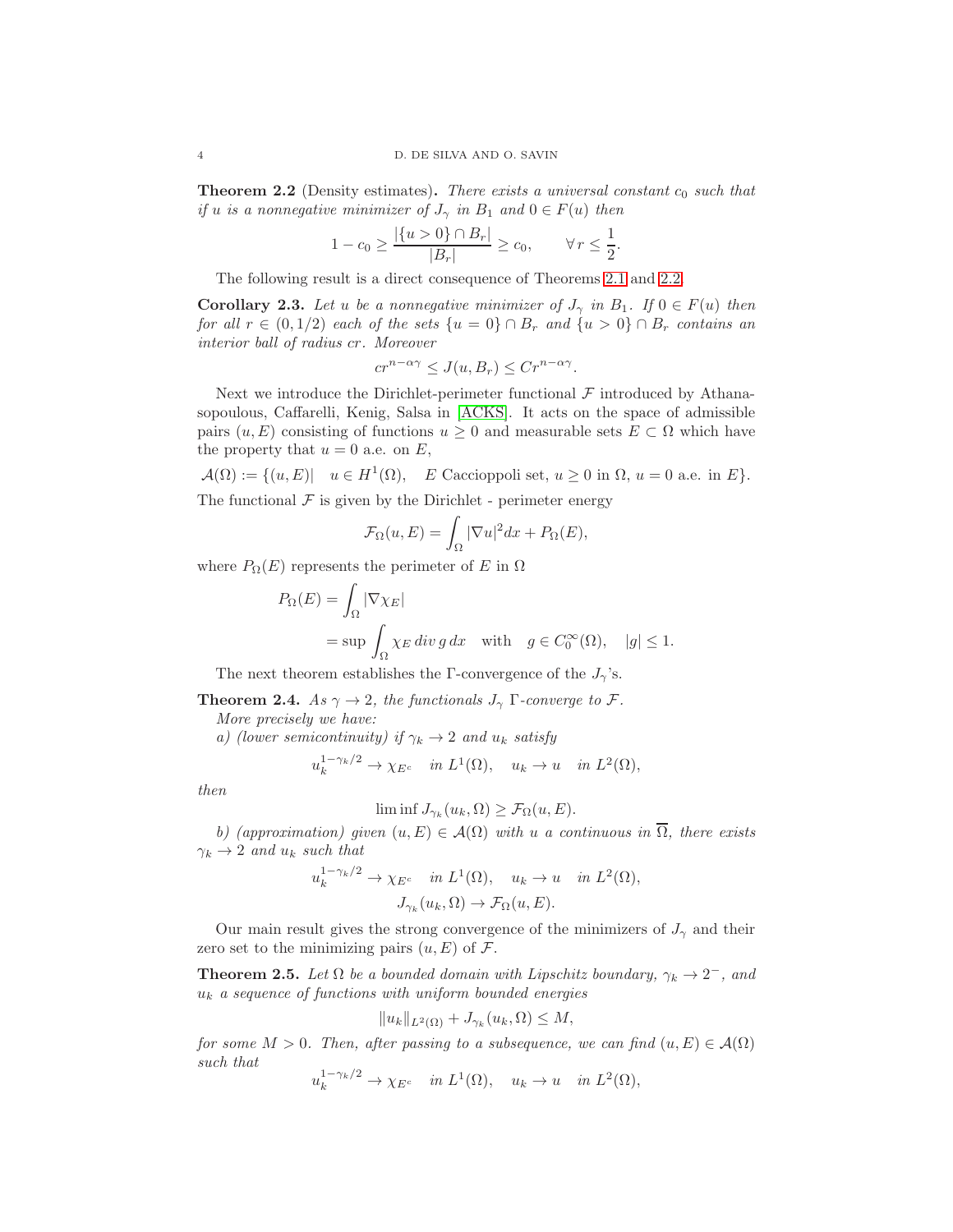and

$$
\chi_{\{u_k>0\}} \to \chi_{E^c} \quad in \ L^1(\Omega).
$$

Moreover, if  $u_k$  are minimizers of  $J_{\gamma_k}$  then the limit  $(u, E)$  is a minimizer of  $\mathcal{F}$ . The convergence of  $u_k$  to u and respectively of the free boundaries  $\partial \{u_k > 0\}$  to  $\partial E$ is uniform on compact sets (in the Hausdorff distance sense).

As a consequence we obtain the connection between bounded minimizers of  $\mathcal{E}_{\gamma}$ with  $\gamma \to 2$  and minimal surfaces, as stated in the Introduction. The uniform boundedness of minimizers can be deduced for example from a uniform bound of the boundary data on  $\partial\Omega$ .

<span id="page-4-0"></span>**Corollary 2.6.** Assume that  $u_k$  are uniformly bounded minimizers of  $\mathcal{E}_{\gamma_k}$  defined in [\(1.2\)](#page-1-0), and  $\gamma_k \to 2$ . Then, up to subsequences,  $F(u_k)$  converge uniformly on compact sets to a minimal surface ∂E.

Indeed,  $c(\gamma_k)u_k$  is a minimizer for  $J_{\gamma_k}$  and, since  $c(\gamma_k) \to 0$ , the limiting function  $u$  of Theorem [2.5](#page-3-1) is identically 0. This means that the limiting set  $E$  must be a set of minimal perimeter in  $\Omega$ .

The paper is organized as follows. In Section 3 we prove the uniform growth estimate Theorem [2.1](#page-2-2) and in Section 4 we obtain the uniform density estimates. In the last section we prove the main result Theorem [2.5.](#page-3-1)

### 3. Proof of Theorem [2.1](#page-2-2)

In this section we prove Theorem [2.1.](#page-2-2) We state it here again for the reader convenience. We remark that this statement was proved in [\[DS\]](#page-22-4) with a constant C depending on  $\gamma$ . The purpose of this section is to show that in fact the statement holds with a universal constant  $C$ . In the proof, we use that minimizers are viscosity solution in the sense of Definition 4.1 of [\[DS\]](#page-22-4), as showed in Proposition 4.4 of [\[DS\]](#page-22-4).

**Theorem 3.1.** Let u be a minimizer of  $J_{\gamma}$  in  $B_1$ , and assume  $u(0) = 0$ . Then

$$
u(x)\leq C|x|^\alpha,\qquad\quad\forall\,x\in B_{1/2},
$$

with  $C$  universal.

*Proof.* Minimizers of J are invariant under  $\alpha$ -homogenous rescalings

$$
\tilde{u}(x) = \frac{u(y_0 + \lambda x)}{\lambda^{\alpha}}.
$$

After such a rescaling, we may assume that we are in the situation  $B_1 \subset \{u > 0\}$ and u vanishes at some point  $x_0 \in \partial B_1$ . We need to prove that  $u(0)$  is bounded above by a large universal constant.

Notice that in  $B_1$  we satisfy

$$
\triangle u \le 0, \qquad \triangle (u-1)^+ \ge -1.
$$

Thus, if

$$
u(0) \ge M \gg 1,
$$

then by the weak Harnack inequality we find

 $u \ge c M$  in  $B_{1/2}$ , with  $c > 0$  universal.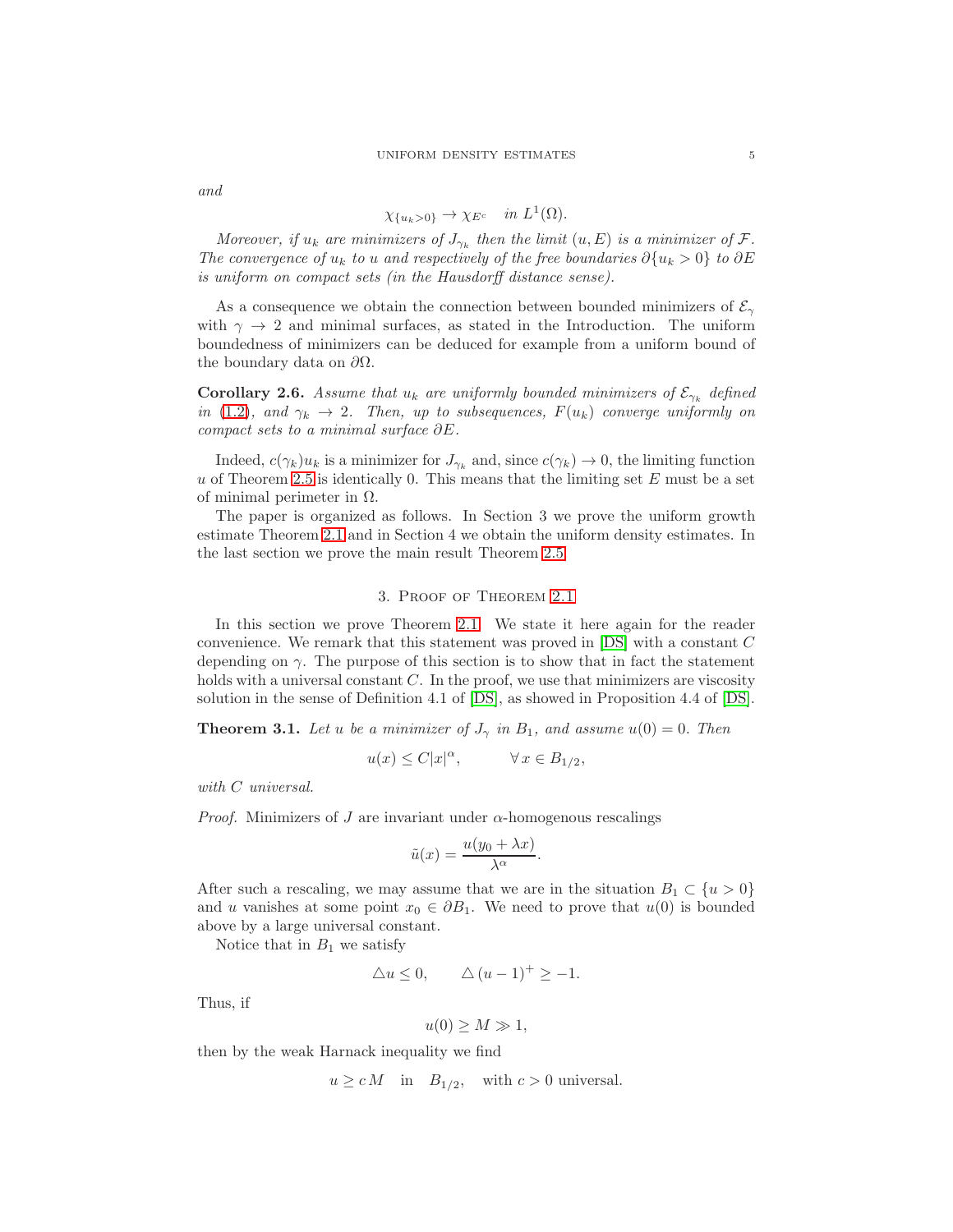<span id="page-5-0"></span>**Lemma 3.2.** There exists a one dimensional increasing function  $\psi$ ,

$$
\psi : [0, t_0] \to R,
$$
  $\psi(0) = 0,$   $t_0 \le \frac{1}{4},$ 

such that (see [\(2.4\)](#page-2-3) for the definition of  $\varphi$ ) 1)

$$
\psi(t) = \varphi(t) + \epsilon t^{2-\alpha} + O(t^{2-\alpha+\delta}) \qquad near \ 0, \quad \delta > 0,
$$

2)

$$
2\psi'' \ge 4n\psi' + W'(\psi),
$$

3)

$$
\psi(t_0) \leq 1
$$
,  $\psi'(t_0) \leq C_0$  universal.

Using Lemma [3.2](#page-5-0) we construct a barrier  $\Psi : B_1 \setminus B_{1/2} \to \mathbb{R}$ , as

$$
\Psi(x) = \psi(1 - |x|) \quad \text{in} \quad B_1 \setminus B_{1-t_0}
$$

and

$$
\triangle \Psi = 0 \quad \text{in} \quad B_{1-t_0} \setminus B_{1/2},
$$

with boundary conditions

$$
\Psi = cM
$$
 on  $\partial B_{1/2}$ ,  $\Psi = \psi(t_0)$  on  $\partial B_{1-t_0}$ .

Since  $\psi(t_0) \leq 1$ , it follows that

<span id="page-5-1"></span> $|\nabla \Psi| > C_0$  in the annulus  $B_{1-t_0} \setminus B_{1/2}$ ,

provided that M is large universal.

We claim that

(3.1) 
$$
2\Delta\Psi \ge W'(\Psi), \text{ in } B_1 \setminus B_{1/2}.
$$

The inequality is satisfied in the outer annulus  $B_1 \setminus B_{1-t_0}$  by property 2) above, and in the inner annulus  $B_{1-t_0} \setminus B_{1/2}$  since  $0 > W'$ .

Moreover, the inequalities between the normal derivatives on either side of  $\partial B_{1-t_0}$ guarantee that [\(3.1\)](#page-5-1) holds in the whole domain.

Since  $W'(t)$  is increasing for  $t > 0$ , we can apply the maximum principle and conclude that

$$
u \geq \Psi \quad \text{in} \quad B_1 \setminus B_{1/2}.
$$

We contradict the free boundary condition at the point  $x_0 \in F(u)$  for a minimizer, see Proposition 4.4 in [\[DS\]](#page-22-4). Indeed, property 1) above shows that  $\Psi - \varphi(d)$  has a positive correction term  $\epsilon d^{2-\alpha}$  in the expansion near its free boundary and therefore it is a strict viscosity subsolution on  $\partial B_1$ , see Definition 4.1 in [\[DS\]](#page-22-4). □

It remains to prove the lemma above.

Proof of Lemma [3.2:](#page-5-0) We reduce the second order ODE to a 1st order ODE by taking  $\psi$  as an independent variable. More precisely, with a strictly increasing function  $\psi$  we associate the function  $g > 0$  defined on the range of  $\psi$  as

(3.2) 
$$
g(\psi) := (\psi')^2.
$$

After differentiation we obtain

<span id="page-5-2"></span>
$$
2\psi'' = g'(\psi).
$$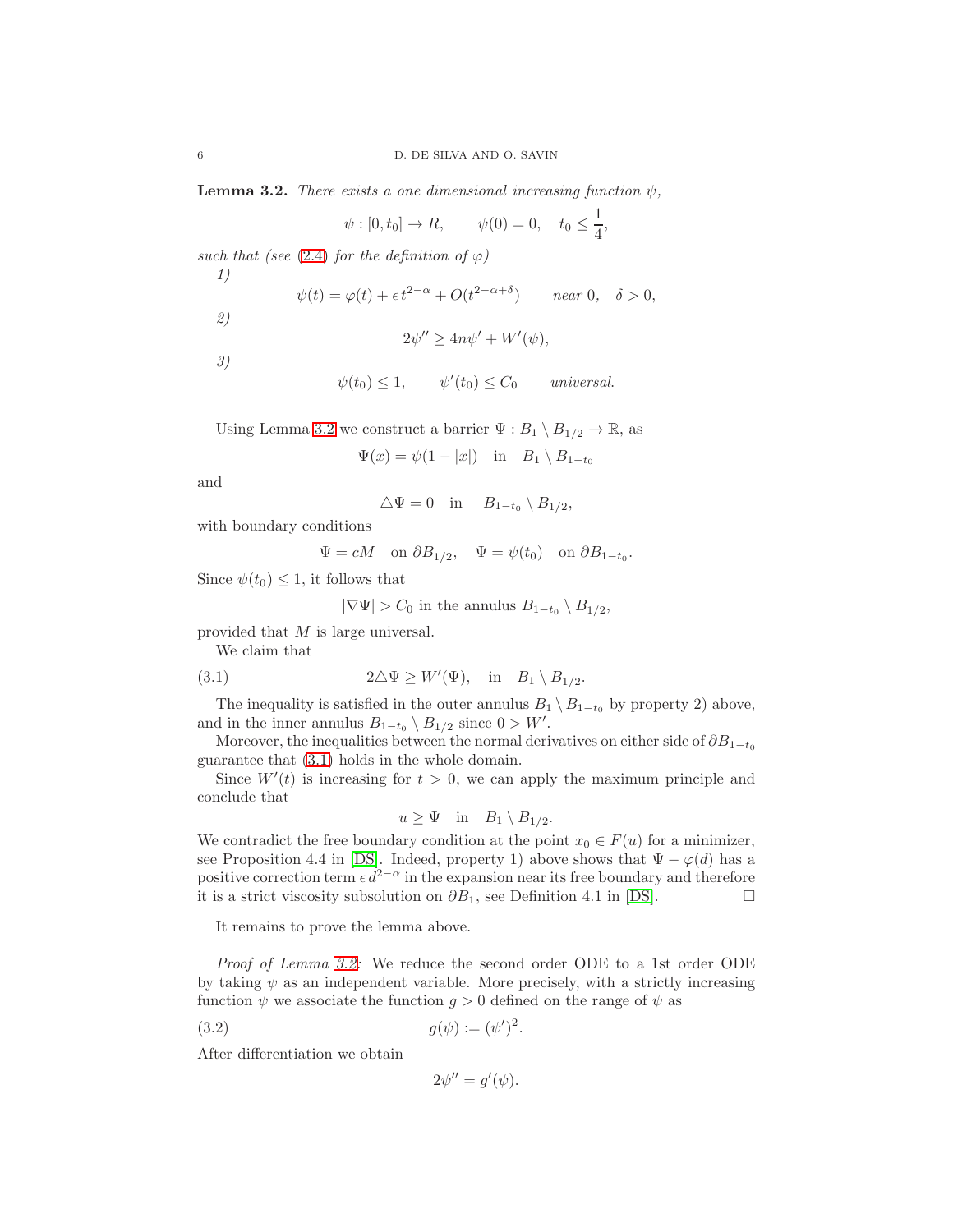The function  $\psi$  can be recovered from g by the formula

(3.3) 
$$
\psi(t) = G^{-1}(t), \qquad G(r) := \int_0^r \frac{1}{\sqrt{g(s)}} ds.
$$

In the case when  $\psi$  coincides with the 1D solution  $\varphi$  given in [\(2.4\)](#page-2-3), then the associated function  $g$  equals  $W$ , see [\(2.5\)](#page-2-4).

In our setting we define  $g$  explicitly as

<span id="page-6-0"></span>
$$
g(s) := W(s) + \bar{\epsilon} + C_1 s^{1 - \frac{\gamma}{2}}, \quad s \in (0, s_0],
$$

with  $C_1 = 8 n$  universal, and  $s_0$  given by the solution to

$$
C_1 s^{1 - \frac{\gamma}{2}} = c_{\gamma} s^{-\gamma} = W(s) \quad \text{when} \quad s = s_0,
$$

and  $\bar{\epsilon} > 0$  arbitrarily small. Notice that  $s_0 \to 0$  as  $\gamma \to 2^-$ , and from the formula for  $c_{\gamma}$  in [\(2.3\)](#page-2-5) it follows

$$
(3.4) \t\t s_0 \sim 2 - \gamma.
$$

Notice that

<span id="page-6-1"></span>
$$
g(s_0) \le 3C_1 s_0^{1-\frac{\gamma}{2}} \le 3C_1 =: C_0^2.
$$

This gives property 3) since

$$
\psi(t_0) = s_0, \qquad \psi'(t_0) = (g(s_0))^{1/2}.
$$

By construction  $g \geq W$  which by [\(3.3\)](#page-6-0) implies  $\psi \geq \varphi$ . Thus

$$
s_0 = \psi(t_0) \ge \varphi(t_0),
$$

and by [\(2.4\)](#page-2-3), [\(3.4\)](#page-6-1), it follows that also  $t_0 \to 0$  as  $\gamma \to 2^-$ .

We compute

$$
g'=W'+C_1\big(1-\frac{\gamma}{2}\big)s^{-\frac{\gamma}{2}}
$$

and use the inequality

$$
C_1(1-\frac{\gamma}{2}) \ge 8n\sqrt{c_\gamma},
$$

and that  $g \leq 3W$  in the interval  $[0, s_0]$  to obtain

$$
g' \ge W' + 4n(3W)^{1/2} \ge W' + 4ng^{1/2},
$$

which gives 2).

Finally, we obtain property 1) from [\(3.3\)](#page-6-0) and the expansion

$$
\frac{1}{\sqrt{g(s)}} = \frac{1}{\sqrt{W(s)}} \left( 1 - c(\gamma) \bar{\epsilon} s^{\gamma} + O(s^{1 + \frac{\gamma}{2}}) \right).
$$

 $\Box$ 

## 4. Density estimates

In this technical section we prove Theorem [2.2](#page-3-0) and Corollary [2.3.](#page-3-2) We follow the classical ideas from the minimal surface theory by constructing appropriate competitors for the minimizer  $u$ , and then make use of the isoperimetric inequality. They allows us to obtain discrete differential inequalities for the measure of the sets  $\{u > 0\}$  in  $B_r$ , which give the desired conclusion after iteration.

We start with the lower bound.

<span id="page-6-2"></span>**Lemma 4.1.** Let u be a minimizer of  $J_{\gamma}$  in  $B_1$  and assume  $0 \in F(u)$ . Then  $|\{u > 0 \cap B_r| \ge c_0 |B_r|.$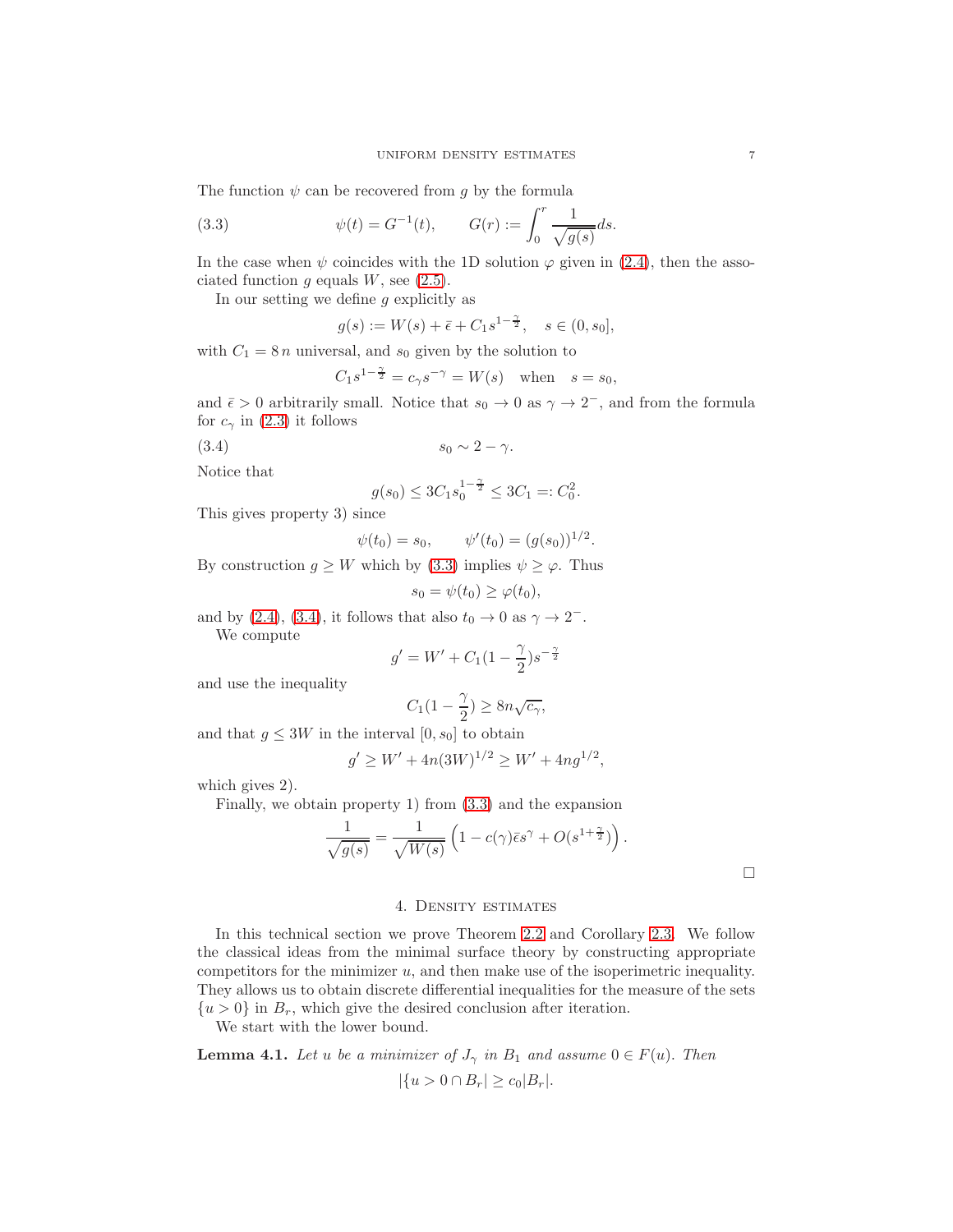*Proof.* After a dilation, assume u minimizes J in  $B_3$ . Since  $0 \in F(u)$ ,

 $u \leq C_0$  in  $B_2$ ,

by Theorem [2.1.](#page-2-2) Define

$$
A_r := \{ u > 0 \} \cap B_r, \qquad a(r) := |A_r|.
$$

It suffices to show that

<span id="page-7-2"></span> $a(1) \leq c_0 \implies a(r) = 0 \text{ for all } r \text{ sufficiently small},$ 

which is not possible since  $0 \in F(u)$ . We consider the case when  $\gamma$  is close to 2. Define  $s_0, t_0$ , as

(4.1) 
$$
W(s_0) = 1
$$
,  $\varphi(t_0) = s_0 \implies \varphi'(t_0) = \sqrt{W(s_0)} = 1$ 

and notice that  $s_0, t_0 \to 0$  as  $\gamma \to 2^-$ .

Step 1: We show that the densities of the sets  $A_r$  in  $B_r$  decay geometrically as we rescale by a factor of  $1 - 2t_0$ , i.e if  $a(1) \leq c_0$  then

(4.2) 
$$
r_0^{-n} a(r_0) \le r_0 a(1) \quad \text{with} \quad r_0 := 1 - 2t_0.
$$

First we construct a 1D function.

<span id="page-7-0"></span>**Lemma 4.2.** There exists a piecewise  $C^1$  function  $\psi$  in [0,1] such that 1)

<span id="page-7-1"></span>
$$
\psi(t) = \varphi(t) \qquad \text{if } t \leq t_0,
$$

2)

$$
2\psi'' + 4n\psi' \le W'(\psi) \quad \text{if } t \ge t_0,
$$

3)

 $\psi(1) \geq 2C_0$ ,  $\psi'(t_0) \leq C_1$  for some  $C_1$  large universal.

Proof. Indeed, we may take

$$
\psi := \varphi + Kg(t)\,\chi_{\{t\geq t_0\}}
$$

with g an increasing  $C^2$  function in  $[t_0, 1]$  such that

$$
g(t_0) = 0
$$
,  $g'' + 2ng' \le -c$  in  $[t_0, 1]$ ,

and  $K$  a sufficiently large universal constant. Properties 1), 3) follow immediately from the definition of  $\psi$ . For 2) we use that in [t<sub>0</sub>, 1]

$$
2\varphi'' = W'(\varphi), \quad \varphi' \le \varphi'(t_0) = 1,
$$

hence

$$
2\psi'' + 4n\psi' \le 2\varphi'' + 4n\varphi' - 2Kc
$$
  
\n
$$
\le W'(\varphi) + 4n - 2Kc
$$
  
\n
$$
\le W'(\varphi)
$$
  
\n
$$
\le W'(\psi),
$$

where in the last inequality we used that  $W'$  is an increasing function.

 $\Box$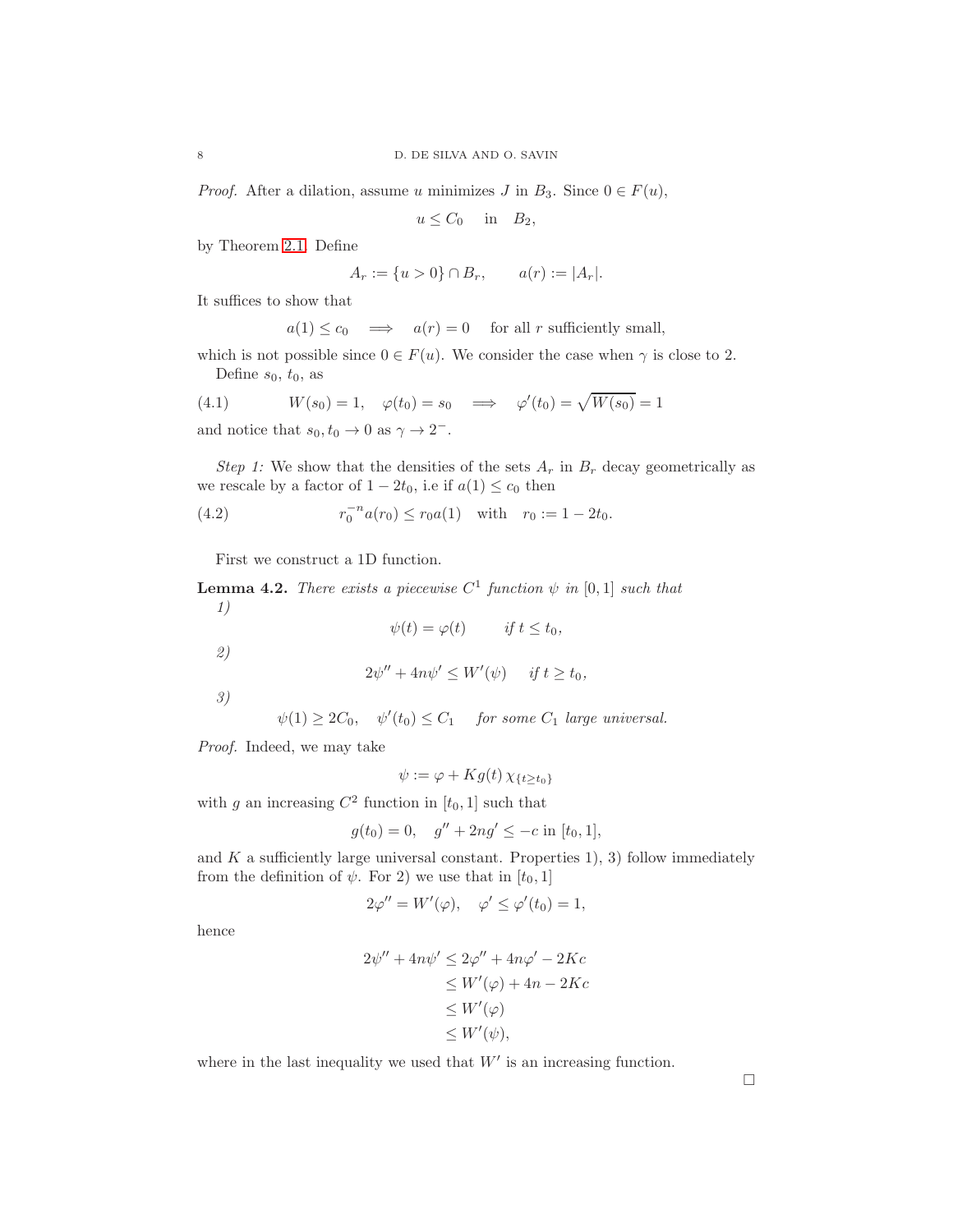Proof of Step 1: We use Lemma [4.2](#page-7-0) to define

<span id="page-8-0"></span>
$$
\Psi(x) := \psi(|x| - (1 - t_0)),
$$

and let

$$
D := \{u > \Psi\} \subset B_{2-t_0} \cap \{u > 0\}.
$$
  
Notice that  $u = \Psi$  on  $\partial D$ , hence the minimality of J implies  

$$
J(u, D) \le J(\Psi, D).
$$

We decompose  $D$  as the disjoint union

$$
D = D_1 \cup D_2, \qquad D_1 := D \cap B_1, \quad D_2 := D \setminus B_1,
$$

and notice that

<span id="page-8-1"></span>
$$
(4.4) \qquad J(\Psi, D_2) - J(u, D_2) =
$$
  
\n
$$
= \int_{D_2} -2\nabla(u - \Psi) \cdot \nabla\Psi - |\nabla(u - \Psi)|^2 + W(\Psi) - W(u)dx
$$
  
\n
$$
\leq \int_{D_2} (u - \Psi)2\Delta\Psi + W(\Psi) - W(u)dx + \int_{\partial D_2} 2(u - \Psi)|\nabla\Psi|d\sigma
$$
  
\n
$$
\leq \int_{D_2} (u - \Psi)W'(\Psi) + W(\Psi) - W(u)dx + \int_{\partial D_2 \cap \partial B_1} 2(u - \Psi)|\nabla\Psi|d\sigma
$$
  
\n
$$
\leq C\mathcal{H}^{n-1}(\{u > 0\} \cap \partial B_1),
$$

where we have used that

<span id="page-8-2"></span>
$$
0 \le u - \Psi \le C, \quad 2\triangle \Psi \le W'(\Psi), \quad |\nabla \Psi| \le C \quad \text{on } \partial B_1,
$$

and that  $W$  is convex on its positivity set.

Combining  $(4.3)$  and  $(4.4)$  we find

(4.5) 
$$
J(u, D_1) \leq J(\Psi, D_1) + C \mathcal{H}^{n-1}(\{u > 0\} \cap \partial B_1).
$$

In  $\mathcal{D}_1$  we use the Cauchy-Schwartz inequality and the coarea formula to obtain

(4.6) 
$$
J(u, D_1) \ge \int_{D_1 \cap \{u < \varphi(t_0)\}} 2|\nabla u| \sqrt{W(u)} dx
$$

$$
= \int_0^{s_0} \mathcal{H}^{n-1}(\{u = s\} \cap D_1) 2\sqrt{W(s)} ds.
$$

<span id="page-8-4"></span>On the other hand  $|\nabla \Psi| = \sqrt{W(\Psi)}$  in  $D_1$  by construction (see 1) in Lemma [4.2](#page-7-0) and  $(2.5)$ ) and the inequality above becomes an equality for  $\Psi$ :

(4.7) 
$$
J(\Psi, D_1) = \int_0^{s_0} \mathcal{H}^{n-1}(\{\Psi = s\} \cap D_1) 2\sqrt{W(s)} ds.
$$

Next we use that

<span id="page-8-3"></span>
$$
{u > s} \cap B_{1-2t_0} \subset D_1 \cap {u > s > \Psi}, \qquad s > 0,
$$

and the isoperimetric inequality implies

$$
c_n|\{u>s\}\cap B_{1-2t_0}|^{\frac{n-1}{n}}\leq \mathcal{H}^{n-1}(\{u=s\}\cap D_1)+\mathcal{H}^{n-1}(\{\Psi=s\}\cap D_1),
$$

hence

(4.8) 
$$
\int_0^{s_0} c_n |\{u > s\} \cap B_{1-2t_0}|^{\frac{n-1}{n}} 2\sqrt{W(s)} ds \leq J(u, D_1) + J(\Psi, D_1).
$$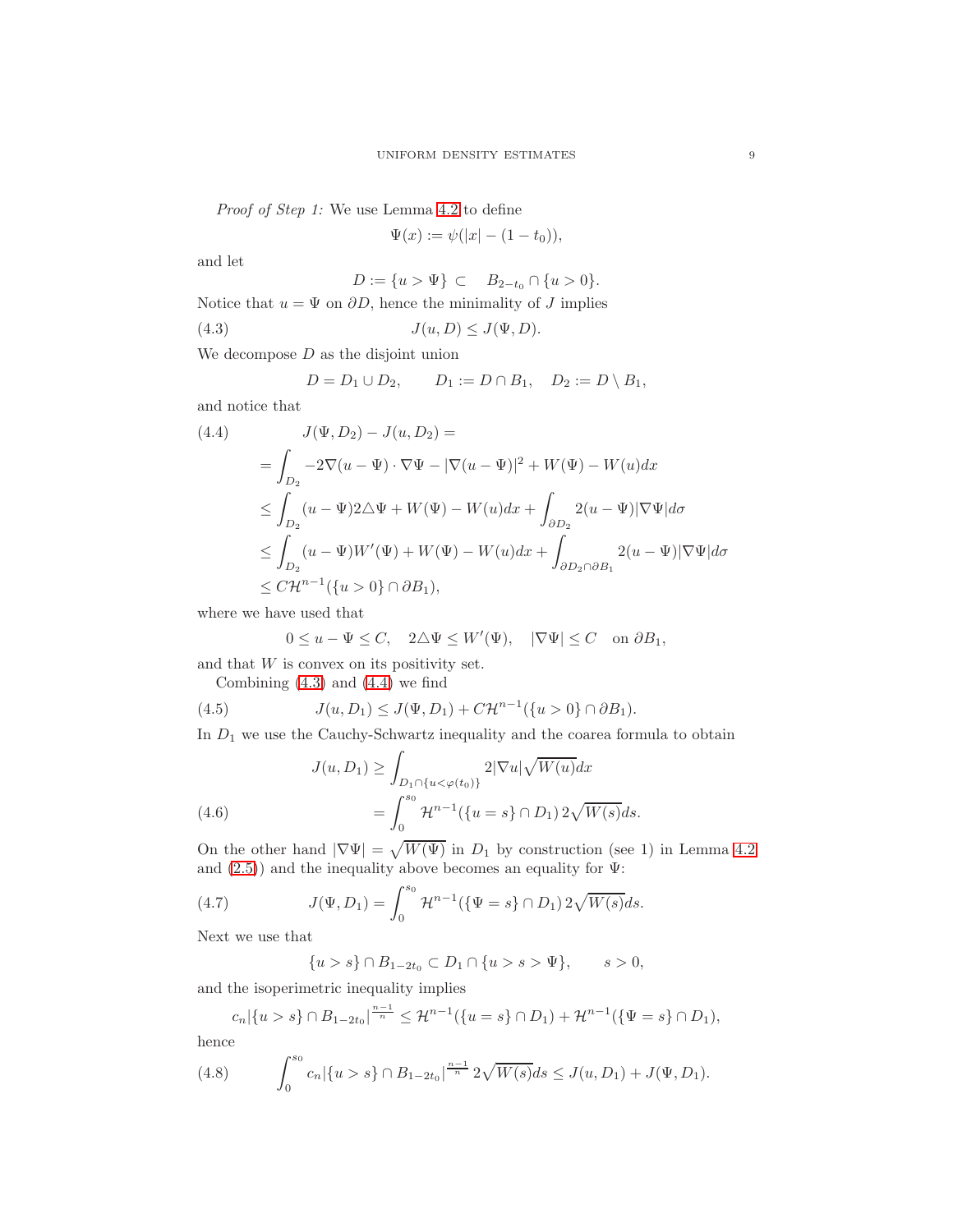We combine this with  $(4.5)$ ,  $(4.7)$  and use that

(4.9) 
$$
\int_{B_{1-t_0}} W(u) dx \leq J(u, D_1),
$$

and obtain

<span id="page-9-2"></span>
$$
\int_{B_{1-2t_0}} W(u)dx + \int_0^{s_0} c_n |\{u > s\} \cap B_{1-2t_0}|^{\frac{n-1}{n}} 2\sqrt{W(s)}ds \le
$$
\n
$$
\leq C\mathcal{H}^{n-1} (\{\Psi = s_0\} \cap \{u > 0\}) +
$$
\n
$$
+ C \int_0^{s_0} \mathcal{H}^{n-1} (\{\Psi = s\} \cap \{u > 0\}) 2\sqrt{W(s)}ds.
$$

The inequality holds also when we replace  $\Psi$  by  $\Psi_t$  defined as

$$
\Psi_s(x) := \psi(|x| - (1 - t_0 - t)), \qquad t \in [0, t_0].
$$

Notice that  $\Psi_0 = \Psi$  and  ${\Psi_t = s}$  is the sphere at distance t from the sphere  $\{\Psi = s\}$ . Thus, if we write the inequality above for  $t \in [0, t_0]$  and average it over this interval we obtain

<span id="page-9-0"></span>
$$
\int_{B_{1-2t_0}} W(u)dx + \int_0^{s_0} c_n |\{u > s\} \cap B_{1-2t_0}|^{\frac{n-1}{n}} 2\sqrt{W(s)} ds \le
$$

(4.11) 
$$
\leq Ct_0^{-1}|\{u>0\}\cap(B_1\setminus B_{1-2t_0})|\int_0^{s_0}2\sqrt{W(s)}ds.
$$

Let  $s_1 \in [0, s_0]$  and denote by

$$
b := |\{0 < u \le s_1\} \cap B_{1-2t_0}|,
$$

hence if  $s \leq s_1$  then

$$
|\{u > s\} \cap B_{1-2t_0}| \leq |\{u > s_1\} \cap B_{1-2t_0}| = a(1-2t_0) - b.
$$

Notice that by the choice of  $c_{\gamma}$  we have

$$
\int_0^{s_1} 2\sqrt{W(s)}ds = s_1^{1-\frac{\gamma}{2}}.
$$

Since  $W(u) \geq W(s_1)$  in the set  $\{0 < u \leq s_1\}$ , we can bound below the left hand side in  $(4.11)$  by

(4.12) 
$$
W(s_1)b + c_1 s_1^{1-\frac{\gamma}{2}} (a(1-2t_0) - b)^{\frac{n-1}{n}},
$$

while the right hand side in [\(4.11\)](#page-9-0) is bounded above by

<span id="page-9-1"></span>
$$
C_2\frac{a(1) - a(1 - 2t_0)}{2t_0},
$$

with  $C_2$ ,  $c_1$  universal constants.

We choose  $s_1$  such that

$$
W(s_1) = C_3 \gg C_2
$$
, i.e.  $s_1 = C_3^{-\frac{1}{\gamma}} s_0 = (c_{\gamma}/C_3)^{\frac{1}{\gamma}}$ .

Using that  $c_{\gamma} \sim (2 - \gamma)^2$  we find that the coefficient

$$
c_1 \, s_1^{1 - \frac{\gamma}{2}}
$$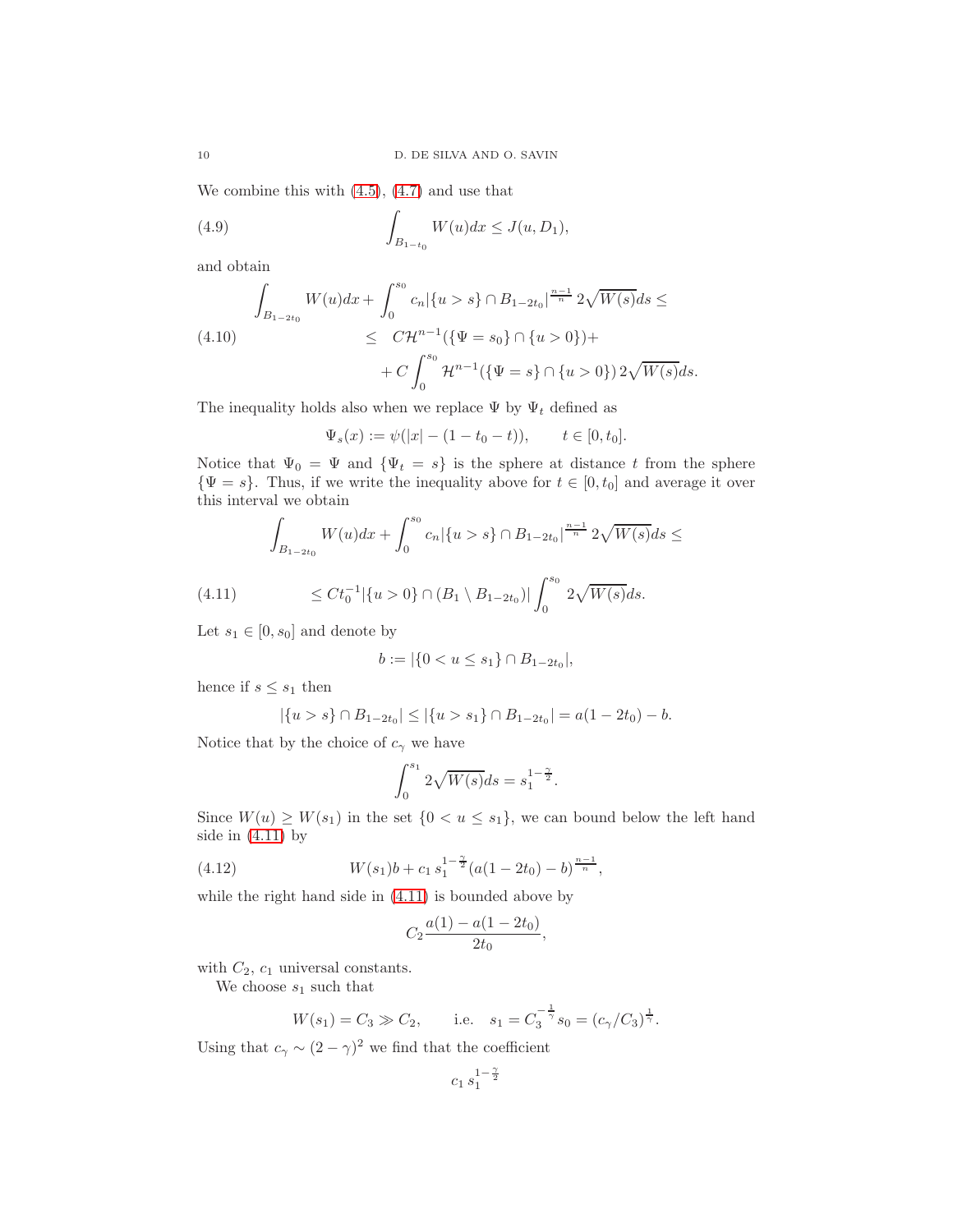which appears in [\(4.12\)](#page-9-1) remains bounded below as  $\gamma \to 2^-$ . This means that if  $a(1-2t_0) \leq a(1) \leq c_0$  small, universal, then the expression in [\(4.12\)](#page-9-1) is decreasing in the variable  $b \in [0, a(1-2t_0)]$  and is bounded below by  $C_3 a(1-2t_0)$ . In conclusion

$$
C_3 \ a(1 - 2t_0) \le C_2 \frac{a(1) - a(1 - 2t_0)}{2t_0}
$$

which gives [\(4.2\)](#page-7-1):

$$
a(1 - 2t_0)(1 - 2t_0)^{-(n+1)} \le a(1),
$$

and Step 1 is proved.

As we iterate Step 1 we find that the densities of the positivity set in  $B_r$ ,  $a(r)r^{-n}$ , tend to 0 as  $r = r_0^m \rightarrow 0$ . After rescaling, it remains to show that if  $a(1)$  is sufficiently small, depending on  $\gamma$ , then  $a(1/2) = 0$ .

<span id="page-10-0"></span>Step 2: If 
$$
a(1) \le c(\gamma)
$$
 small then for all  $r \in [1/2, 1]$ ,  
(4.13) 
$$
a(r - 2t)^{\delta} \le \frac{a(r) - a(r - 2t)}{2t}, \qquad t = a(r)^{\mu}
$$

with  $\delta$ ,  $\mu$  universal constants.

*Proof of Step 2:* Assume for simplicity that  $r = 1$ . Notice that by Theorem [2.1](#page-2-2) it follows that

$$
u \leq Ca(1)^{\frac{\alpha}{n}} \quad \text{in } B_1.
$$

We argue as in Step 1 and improve the last part of the argument. Take

$$
\Psi = \psi(|x| - (1 - t_1))
$$

with  $t_1 \in (0, t_0]$  such that

$$
\varphi(t_1) = a(1)^{\mu} \gg ||u||_{L^{\infty}(B_1)}.
$$

This means that  $\{u < \Psi\}$  on  $\partial B_1$  and now we may take  $D = \{u > \Psi\} \cap B_1$ . We obtain as above the corresponding inequality [\(4.10\)](#page-9-2) with  $t_0$  replaced by  $t_1$ . After averaging over the family of translates  $\Psi_t$  with  $t \in [0, t_1]$  we establish the inequality  $(4.11)$  with  $t_0$  replaced by  $t_1$ . We bound the left hand side as before by taking

$$
s_1 = \varphi(t_1) = a(1)^{\mu},
$$

and obtain

$$
W(s_1)s_1^{\frac{\gamma}{2}-1}b + (a(1-2t_1)-b)^{\frac{n-1}{n}} \le C \frac{a(1)-a(1-2t_1)}{2t_1}.
$$

Using that

$$
s_1 = a(1)^{\mu} \ge a(1 - 2t_1)^{\mu},
$$

the coefficient of  $b$  in the left hand side is bounded below by a negative power of  $a(1-2t_1)$  (provided that  $a(1)$  is sufficiently small, depending on  $\gamma$ ). Then, by arguing that

either 
$$
b \leq \frac{a(1-2t_1)}{2}
$$
 or  $b \geq \frac{a(1-2t_1)}{2}$ ,

we obtain that the left hand side is bounded below by

$$
a(1-2t_1)^{1-\delta},
$$

$$
\qquad \qquad \Box
$$

,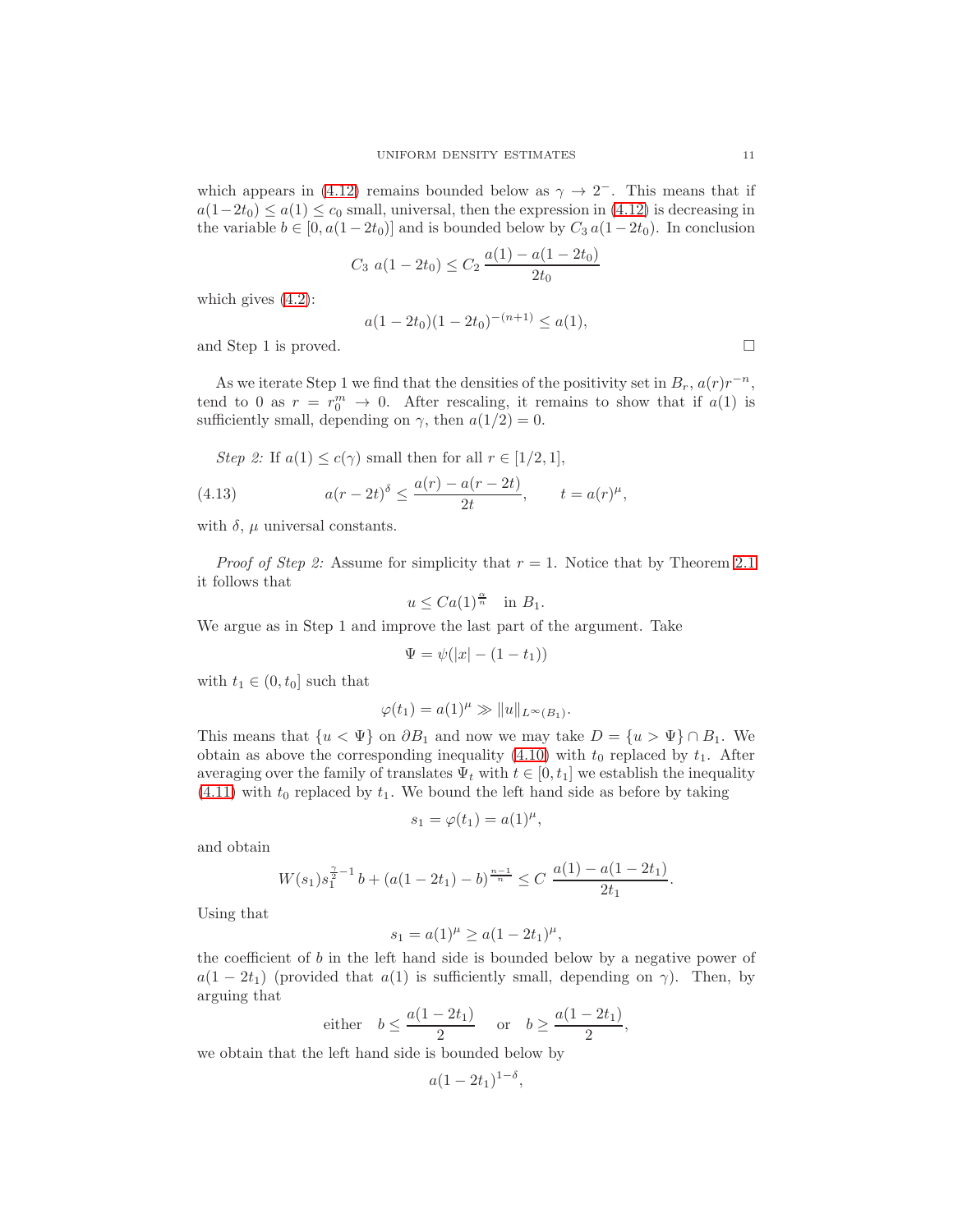for some  $\delta$  universal. After relabeling  $\delta$  if necessary we reach the desired discrete differential inequality claimed in Step 2.

$$
a(1-2s_1)^{1-\delta} \le \frac{a(1)-a(1-2s_1)}{2s_1}, \qquad s_1 = a(1)^{\mu}.
$$

End of the proof: Now it is straightforward to check that a nondecreasing function  $a(r)$  that satisfies [\(4.13\)](#page-10-0) must vanish when  $r = 1/2$  if  $a(1)$  is sufficiently small. In the continuous setting we obtain  $a' \geq a^{1-\delta}$  which implies

$$
a(r) \le (r - 1/2)^M,
$$

for some large M, provided that the inequality is satisfied at  $r = 1$ . In the discrete setting it follows by induction that the inequality above holds for  $r = r_k$  where  $r_k$ is the sequence

$$
r_{k+1} = r_k - 2a(r_k)^{\mu}, \qquad r_0 = 1.
$$

<span id="page-11-2"></span>*Remark* 4.3. From  $(4.5)$  and  $(4.7)$  it follows that

$$
J(u, B_{1/2}) \le J(u, D_1) \le C,
$$

with  $C$  universal.

Next we prove the other side of the density bound using a similar analysis.

**Lemma 4.4.** Let u be a minimizer of  $J_{\gamma}$  in  $B_1$  and assume  $0 \in F(u)$ . Then

$$
|\{u = 0\} \cap B_r| \ge c_0 |B_r|.
$$

*Proof.* Let  $s_0$ ,  $s_1$ , and  $t_1$  be defined as

$$
W(s_0) = 1
$$
,  $W(s_1) = M$ ,  $\varphi(t_1) = s_1$ ,

with  $M$  a large universal constant to be made precise later. Let

<span id="page-11-0"></span>
$$
A_r := \{ u \le s_1 \} \cap B_r, \quad a(r) := |A_r|.
$$

Step 1: We prove that if  $a(1) \leq c_0$  universal,  $M \geq C_0$  and  $\gamma$  sufficiently close to 2 (depending on M) then

(4.14)  $a(r_0)r_0^{-n} \le r_0 a(1)$  for some fixed  $r_0 < 1$ .

We first construct a 1D profile.

<span id="page-11-1"></span>**Lemma 4.5.** There exists a nondecreasing Lipschitz function  $\psi : [0,1] \to \mathbb{R}$ , with  $\psi(0) = 0$ , which is  $C^1$  in the intervals  $\{\psi \leq s_1\}$ ,  $\{\psi > s_1\}$  such that

1) 
$$
\psi = \varphi
$$
 in  $[0, t_1] = {\psi \le s_1}$ ,  
2) in  $(t_1, 1] = {\psi > s_1}$ ,  
 $2\psi'' - 8n\psi' \ge W'(\psi)$ 

and  $\psi$  is constant in [1/4, 1],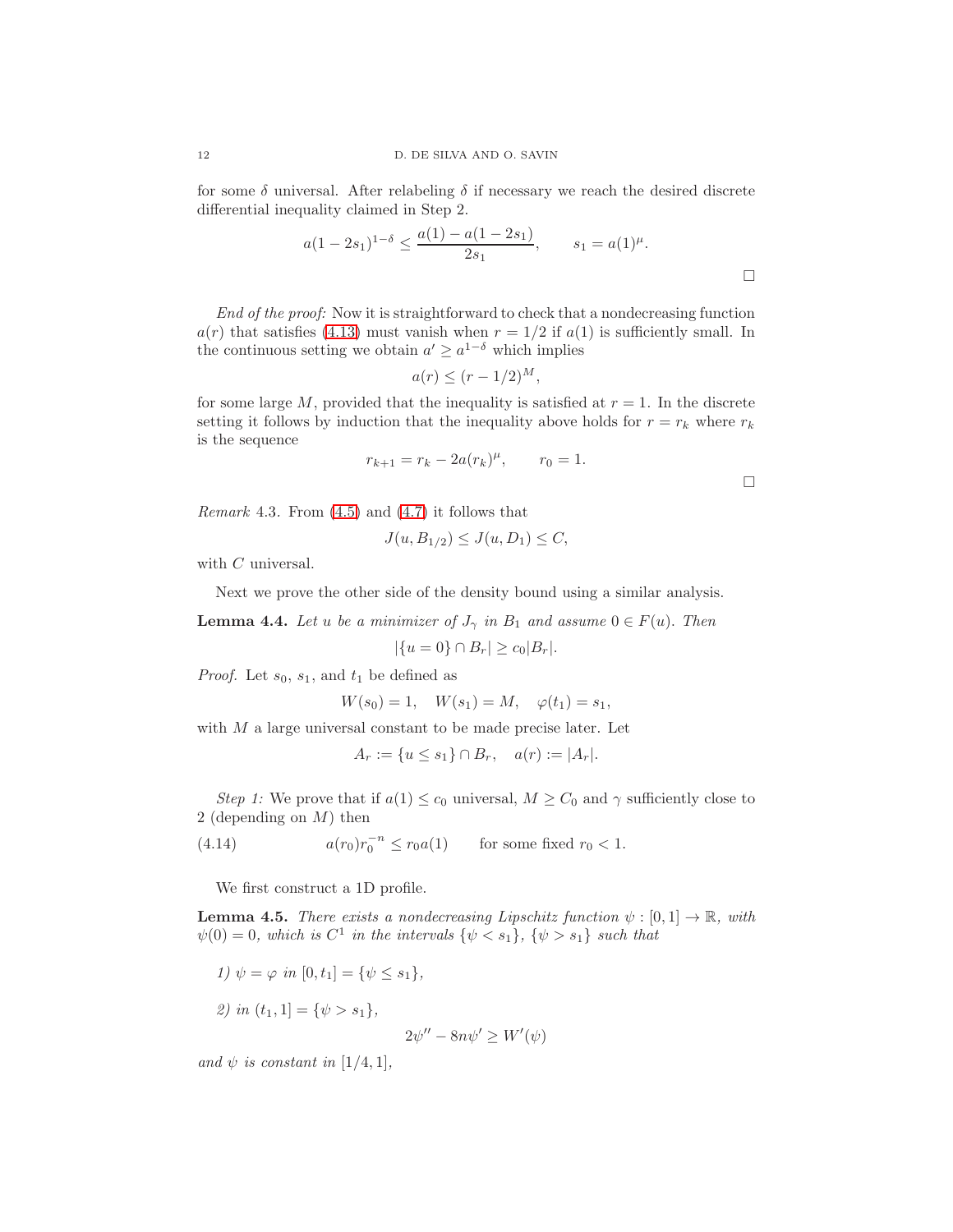3)

$$
\frac{1}{2}W(\psi) \le (\psi')^2 \le W(\psi) \quad in \quad [0, t_0] := {\psi \le s_0}.
$$

Here  $t_0$  is defined such that

$$
\psi(t_0) = s_0, \quad \text{thus} \quad W(\psi(t_0)) = 1.
$$

*Proof of Step 1:* Define in  $\overline{B}_1$  the function

$$
\Psi(x) = \psi(1 - |x|),
$$

and denote by

$$
D:=\{u<\Psi\}.
$$

Notice that  $\Psi$  vanishes on  $\partial B_1$  and coincides with  $\varphi(1-|x|)$  near  $\partial B_1$ , hence

(4.15) 
$$
|\nabla \Psi| = \sqrt{W(\Psi)} \quad \text{in} \quad B_1 \setminus B_{1-t_1} = {\Psi \le s_1}.
$$
 Also by 2)

Also by 2)

<span id="page-12-2"></span><span id="page-12-0"></span> $2\triangle \Psi \geq W'(\Psi)$  in  $\{\Psi > s_1\},$ 

and 3) implies

(4.16) 
$$
\frac{1}{2}W(\Psi) \leq |\nabla \Psi|^2 \leq W(\Psi) \quad \text{in} \quad B_1 \setminus B_{1-t_0},
$$

and

(4.17)  $W(\Psi) \le 1$  in  $B_{1-t_0}$ .

Denote by

<span id="page-12-1"></span>
$$
D_1 := \{u > s_1\} \cap D, \quad D_2 := D \setminus D_1, F_1 := \{\Psi > s_1\} \cap D, \quad F_2 := D \setminus F_1.
$$

Then  $J(u, D) \leq J(\Psi, D)$  implies

$$
J(u, D_2) \le J(\Psi, F_2) + J(\Psi, F_1) - J(u, D_1).
$$

In

$$
F_1 = D_1 \cup A_{1-t_1}
$$

we write

$$
\max\{u,\sigma\}=\Psi-w,\quad \text{ with }\Psi\geq w\geq 0,
$$

and notice that w vanishes on  $\partial F_1$  hence

<span id="page-12-3"></span>
$$
\int_{D_1} |\nabla u|^2 = \int_{F_1} |\nabla (\Psi - w)|^2 dx
$$
\n(4.18)\n
$$
\geq \int_{F_1} |\nabla \Psi|^2 + 2w \triangle \Psi dx
$$
\n
$$
\geq \int_{F_1} |\nabla \Psi|^2 + wW'(\Psi) dx
$$
\n
$$
\geq \int_{F_1} |\nabla \Psi|^2 + (W(\Psi) - W(\Psi - w)) \chi_{D_1} - CW(\Psi) \chi_{A_{1-t_1}} dx,
$$

where in the last inequality we used the convexity of  $W$  in  $D_1$  and the fact that  $W'(\Psi) < 0$  in  $A_{1-t_1}$  thus

$$
wW'(\Psi) \ge \Psi W'(\Psi) = -\gamma W(\Psi).
$$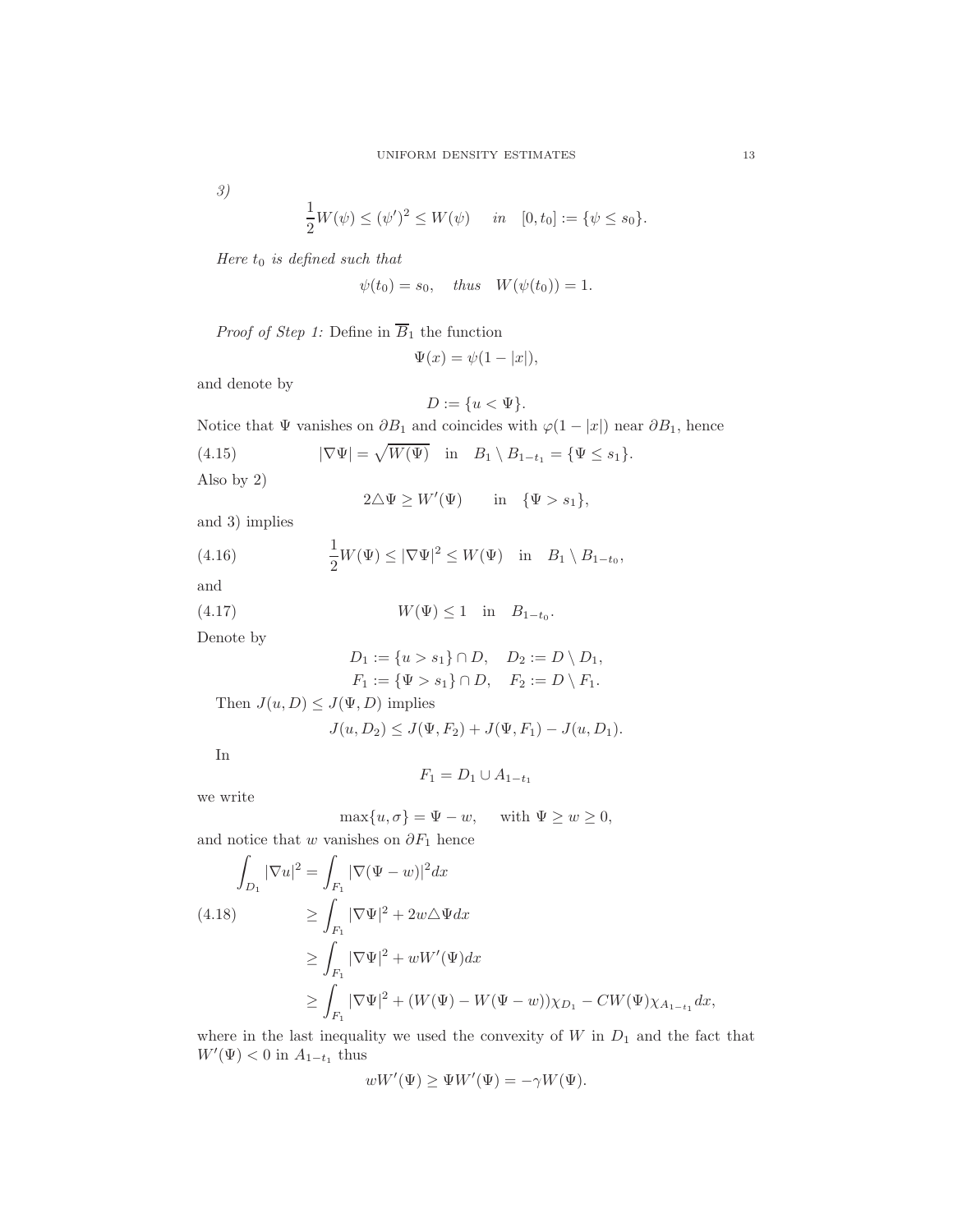Since  $\Psi - w = u$  in  $D_1$  we find

$$
J(u, D_1) \ge J(\Psi, F_1) - C \int_{A_{1-t_1}} W(\Psi) dx,
$$

hence

$$
J(u, D_2) \le J(\Psi, F_2) + C \int_{A_1} W(\Psi) dx.
$$

By Cauchy-Schwartz and co-area formula we obtain

$$
J(u, D_2) \ge \int_0^{s_1} \mathcal{H}^{n-1}(\{u = s\} \cap D\} \sqrt{W(s)} ds,
$$

while, by [\(4.15\)](#page-12-0),

$$
J(\Psi, F_2) = \int_0^{s_1} \mathcal{H}^{n-1}(\{\Psi = s\} \cap D\} \sqrt{W(s)} ds.
$$

Hence

$$
J(\Psi, F_2) \le \int_0^{s_1} \mathcal{H}^{n-1}(\{\Psi = s\} \cap A_1\} \sqrt{W(s)} ds,
$$

and we also write

$$
\int_{A_1} W(\Psi) dx = \int_{A_1 \cap B_{1-t_0}} W(\Psi) dx + \int_{A_1 \setminus B_{1-t_0}} W(\Psi) dx.
$$

By [\(4.17\)](#page-12-1) the second term is bounded by  $|A_1|$ , while by [\(4.16\)](#page-12-2) and the co-area formula as above, the first integral is bounded by

$$
C \int_0^{s_0} \mathcal{H}^{n-1}(\{\Psi = s\} \cap A_1\} \sqrt{W(s)} ds.
$$

Using that

$$
E := \{ u = 0 \} \cap B_{1-t_1} \subset \{ u \le s \le \Psi \}, \quad s \in [0, s_1],
$$

we find by the isoperimetric inequality that

$$
|E|^{\frac{n-1}{n}} \int_0^{s_1} \sqrt{W(s)} ds \le J(u, D_2) + J(\Psi, F_2).
$$

Notice that as  $\gamma \to 2$  (and fixed M), the integral converges to

$$
\int_0^1 \sqrt{W(s)}ds = \frac{1}{2}.
$$

Also

$$
W(s_1)|A_{1-t_1} \setminus E| \le \int_{A_{1-t_1}} W(u)dx \le J(u, D_2)
$$

In conclusion

$$
\frac{1}{4}|E|^{\frac{n-1}{n}} + M|A_{1-t_1} \setminus E| \le
$$
\n
$$
\le C \int_0^{s_0} \mathcal{H}^{n-1}(\{\Psi = s\} \cap A_1\} \sqrt{W(s)} ds + C|A_1|.
$$

<span id="page-13-0"></span>Since  $|E| \le a(1) \le c_0$  is sufficiently small, and  $M \ge C_0$ , the left hand side is bounded below by

$$
\frac{C_0}{2}|A_{1-t_1}| \ge \frac{C_0}{2}a(1-2t_0).
$$

We average the right hand side by taking as test functions

$$
\Psi_t(x) = \psi(1 - t - |x|), \qquad t \in [0, t_0],
$$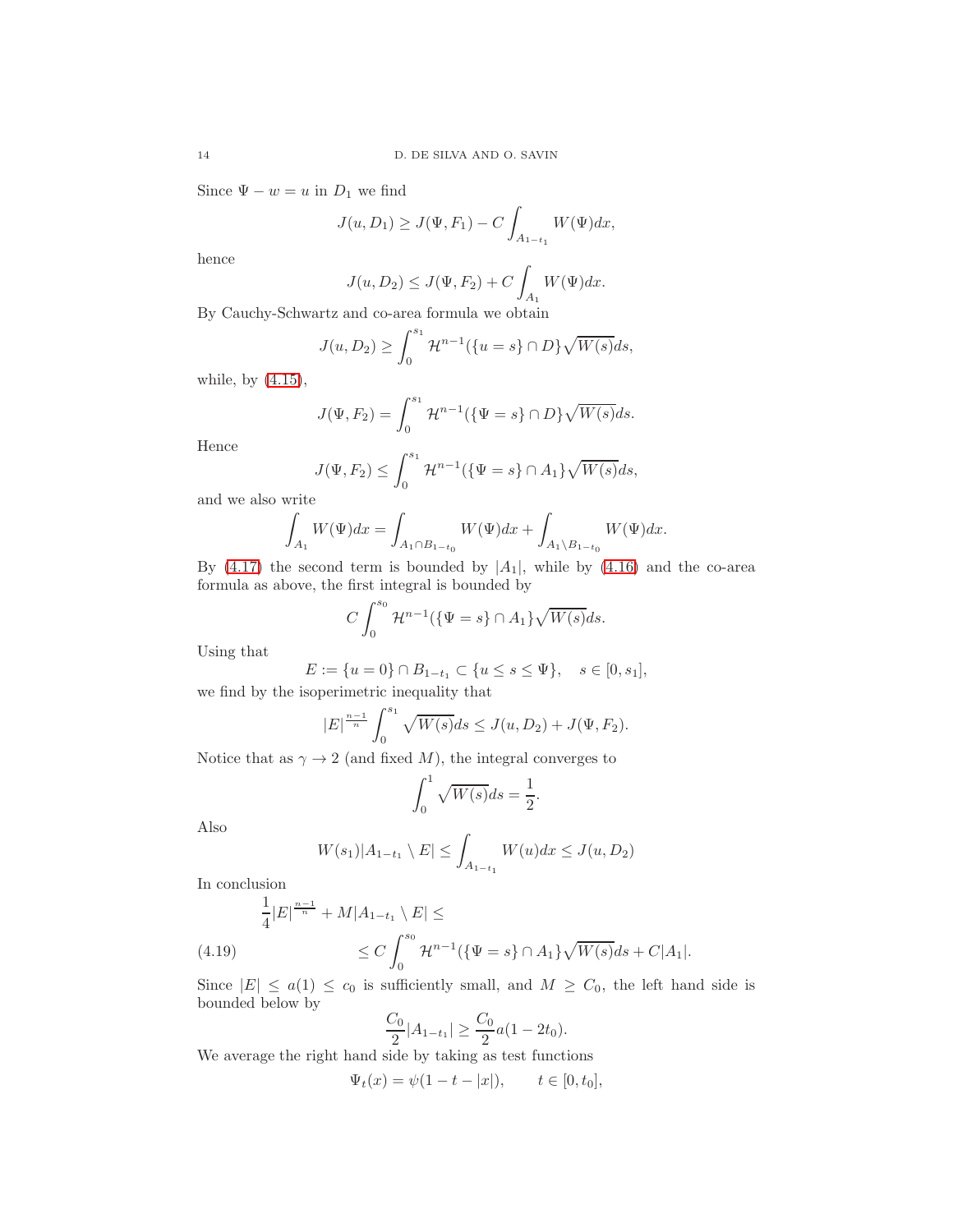and obtain

$$
\frac{C_0}{2}a(1 - 2t_0) \le C\frac{a(1) - a(1 - 2t_0)}{2t_0} + Ca(1)
$$

which implies the desired conclusion [\(4.14\)](#page-11-0) with  $r_0 = 1 - 2t_0$ ,

$$
a(1-2t_0)(1-2t_0)^{-(n+1)} \le a(1),
$$

provided  $C_0$  is chosen sufficiently large.

Next we prove the lemma when  $\gamma$  is close to 2.

Step 2: If  $\gamma$  is sufficiently close to 2 then  $|\{u=0\} \cap B_1| \ge c_0/2$ .

Proof of Step 2: If the conclusion does not hold then

$$
(4.20) \qquad \qquad |\{u=0\} \cap B_1| \le c_0/2 \quad \Longrightarrow \quad a(1) \le c_0.
$$

Indeed, otherwise

<span id="page-14-0"></span>
$$
|\{0 < u \le s_1\} \cap B_1| \ge c_0/2,
$$

and we can apply inequality [\(4.19\)](#page-13-0) (with  $A_{1-t_1}$ ,  $A_1$  replaced by  $A_1$ , respectively  $A_{1+t_1}$ ) and obtain

$$
M\frac{c_0}{2} \le C \int_0^{s_0} \mathcal{H}^{n-1}(\{\Psi = s\} \cap A_{1+t_1}\}\sqrt{W(s)}ds + C|A_{1+t_1}| \le C.
$$

We get a contradiction by choosing  $M$  universal, sufficiently large, and  $(4.20)$  is proved. Now we may apply Step 1 and obtain

$$
|\{u \le r_0^{\alpha} s_1\} \cap B_{r_0}|r_0^{-n} \le a(r_0)r_0^{-n} \le r_0 a(1),
$$

which can be rescaled and iterated indefinitely. Thus, after a rescaling of  $u$  of factor  $r_0^m$  with m large we find that  $a(1)$  can be made arbitrarily small.

We reached a contradiction to  $0 \in F(u)$  since, by Theorem [2.1,](#page-2-2)

$$
a(1) \ge c(s_1) > 0.
$$

Finally, we prove the conclusion also when  $\gamma$  stays away from 2.

Step 3: If 
$$
\gamma \leq 2 - \delta
$$
 then  $|\{u > 0\} \cap B_1| \geq c(\delta)$ .

Proof of Step 3: This follows easily by compactness. However, here we sketch a direct proof that follows from an argument in Step 1.

First we claim that

$$
\max_{\partial B_1} u \ge c(\delta),
$$

for some  $c(\delta) > 0$  small. Otherwise, the energy of u in  $B_{1/2}$  is sufficiently small, which implies that  $\{u > 0\}$  has small measure in  $B_{1/2}$  and contradicts Lemma [4.1.](#page-6-2)

Next, let v be the solution to the Euler-Lagrange equation  $2\Delta\Psi = W'(\Psi)$  in  $B_1$ ,  $v = u$  on  $\partial B_1$ . Since v is superharmonic,  $v(0) > c(\delta)$ . Moreover,  $W(v)$  is bounded by an integrable function in  $B_1$ . As in Step 1, the inequality

$$
J(u, B_1) \le J(v, B_1)
$$

 $\Box$ 

 $\Box$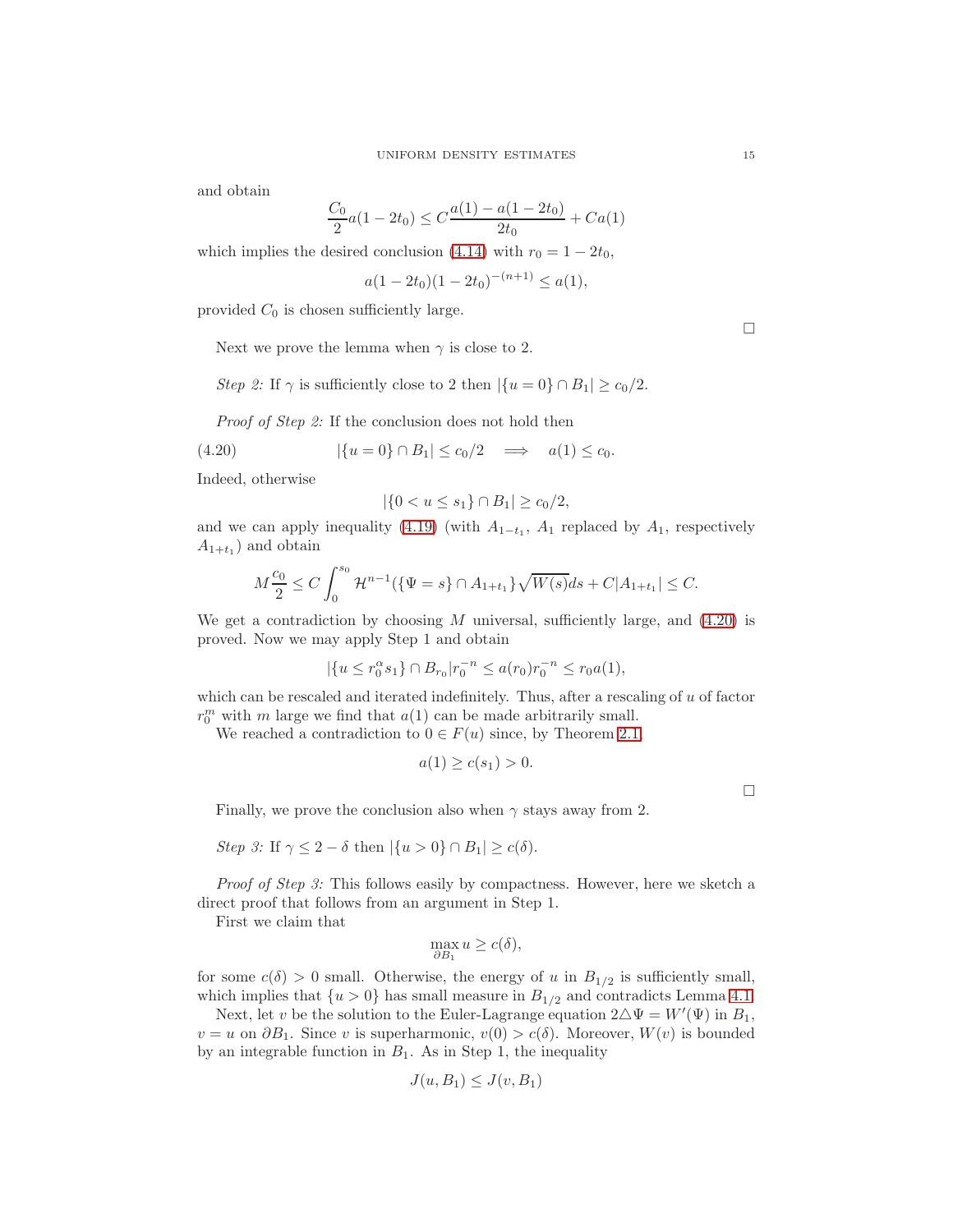implies (see [\(4.18\)](#page-12-3) with  $s_1 = 0$ ,  $D_1 = F_1 = B_1$ ),

$$
\int_{B_1}|\nabla(v-u)|^2dx\leq C\int_{\{u=0\}}W(v)dx.
$$

The left hand side is bounded below by a  $c_1(\delta)$  which follows from Theorem [2.1](#page-2-2) and  $(v - u)(0) = v(0) \ge c(\delta)$ . This shows that  $\{u = 0\}$  cannot have arbitrarily small measure. small measure.

It remains to prove the existence of the 1D profile of Lemma [4.5.](#page-11-1)

*Proof of Lemma [4.5:](#page-11-1)* We construct  $\psi$  by defining its corresponding function g as in  $(3.2)$ ,  $(3.3)$ . Let g be the perturbation of W

$$
g(s) = W(s) + \left(-\frac{1}{2} + C_n(s^{1-\frac{\gamma}{2}} - s_1^{1-\frac{\gamma}{2}})\right) \chi_{[s_1,1]},
$$

with  $C_n = 8n$ . Let  $s_2$  be defined as

$$
W(s_2) = \frac{1}{4},
$$

hence  $s_2 = 4^{1/\gamma} s_0 \sim s_0$ , and notice that  $s_2 \to 0$  as  $\gamma \to 2$ . Moreover

$$
W' = -\gamma W/s \le -C \quad \text{in} \quad [0, s_2]
$$

which implies that  $g' \leq -C$  in the same interval. Furthermorer, for  $\gamma$  sufficiently close to 2 (depending on M), then  $s_1^{1-\gamma/2}$  is close to 1 hence the error  $g(s) - W(s)$ is uniformly close to the constant  $-1/2$  in the interval [ $s_1$ , 1].

These facts imply that  $g \leq W$ , and g crosses 0 at some point  $\sigma \in [s_0, s_2]$ , and

$$
g \ge \frac{1}{2}W \quad \text{in} \quad [s_1, s_0],
$$

which gives property 3). Property 1) follows directly from the definition. Finally, property 2) holds since in  $(s_1, 1] \cap \{g > 0\}$ 

$$
g' - W' = C_n \left(1 - \frac{\gamma}{2}\right) s^{-\gamma/2} \ge 8n\sqrt{W} \ge 8n\sqrt{g}.
$$

Moreover,

$$
\int_{\{g>0\}} (2g)^{-1/2} ds = \int_0^{\sigma} (2g)^{-1/2} ds
$$
\n
$$
\leq \int_0^{s_0} W^{-1/2} ds + C \int_{s_0}^{\sigma} s_0^{1/2} (\sigma - s)^{-1/2} ds
$$
\n
$$
\leq 2^{1/2} t_0 + Cs_0
$$
\n
$$
\leq 1/4
$$

which shows that  $\psi$  is constant outside an interval of length  $1/4$ . We conclude this section with a proof of Corollary [2.3.](#page-3-2)

*Proof of Corollary [2.3.](#page-3-2)* Assume that u is a minimizer of J in  $B_2$  and  $0 \in F(u)$ . First we prove that

<span id="page-15-0"></span>
$$
(4.21) \t\t c \leq J(u, B_1) \leq C,
$$

with c, C universal constants.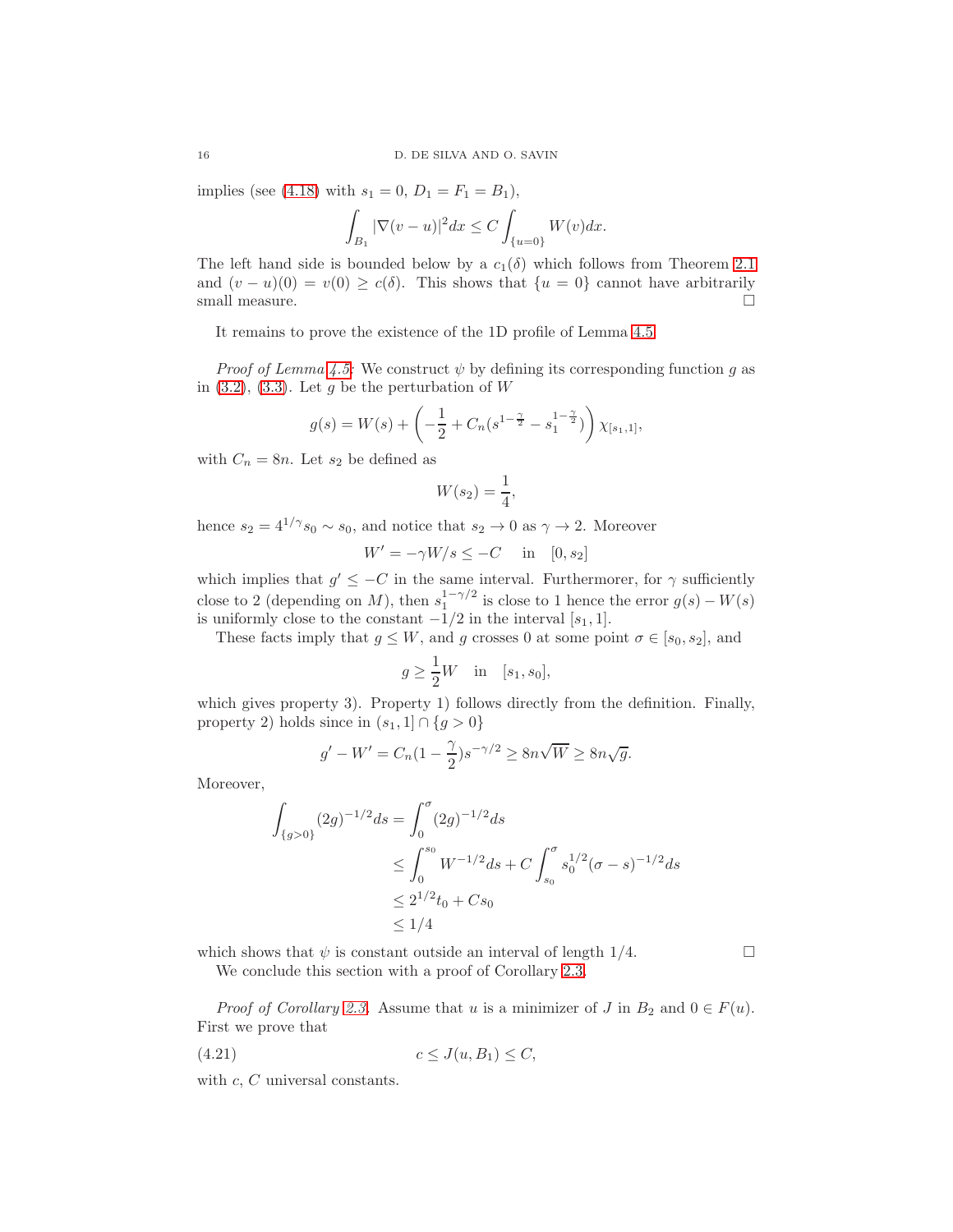The upper bound follows from Remark [4.3.](#page-11-2) For the lower bound, we use that

$$
(1 - c_0)|B_1| \ge |\{u > 0\} \cap B_1| \ge c_0|B_1|.
$$

Let  $s_0$  be defined as in the proof of Lemma [4.1,](#page-6-2) see [\(4.1\)](#page-7-2). If

(4.22) 
$$
|\{u > s_0\} \cap B_1| \leq \frac{c_0}{2}|B_1|,
$$

then

<span id="page-16-0"></span>
$$
|\{0 < u \le s_0\} \cap B_1| \ge \frac{c_0}{2}|B_1|.
$$

In this last set  $W(u) \geq W(s_0) = 1$ , and the lower bound is obtained from the potential term.

On the other hand, if the opposite inequality in  $(4.22)$  holds, then for all  $s \in$  $(0, s_0)$  the density of  $\{u > s\}$  in  $B_1$  is bounded both above and below by universal constants. Now the lower bound follows from  $(4.6)$  and the Poincaré inequality for  $\chi_{\{u>s\}}$  in  $B_1$ .

The existence of a full ball of radius c' included in  $\{u > 0\} \cap B_1$  (or  $\{u = 0\} \cap B_1$ ) follows by a standard covering argument. We sketch it below.

We take a collection of m disjoint balls  $B_{\rho}(x_i)$ ,  $x_i \in \{u > 0\} \cap B_1$  such that  $\cup B_{5\rho}(x_i)$  covers  $\{u > 0\} \cap B_1$ . It follows that  $m \sim \rho^{-n}$ . If we assume that each  $B_{\rho/2}(x_i)$  intersects the free boundary then, by the rescaled version of [\(4.21\)](#page-15-0),

$$
J(u, B_{\rho}(x_i)) \ge c\rho^{n-\alpha\gamma}.
$$

We obtain

$$
J(u, B_1) \ge m c \rho^{n - \alpha \gamma},
$$

and we contradict the upper bound if  $\rho$  is chosen small, universal.

### 5. The Gamma convergence

In this section we prove our main result Theorem [2.5.](#page-3-1) We start by constructing an interpolation between two functions which are close to each other in a ring.

<span id="page-16-1"></span>**Proposition 5.1.** Let  $u_k, v_k$  be sequences in  $H^1(B_1)$  and  $\gamma_k \to 2^-$ . Assume that for some  $\rho \in (\frac{1}{2}, 1)$  and  $\delta > 0$  small,

$$
J_{\gamma_k}(u_k, B_{\rho+\delta}), \quad J_{\gamma_k}(v_k, B_{\rho+\delta})
$$

are uniformly bounded, and

$$
||u_k - v_k||_{L^2} + ||u_k^{1 - \frac{\gamma_k}{2}} - v_k^{1 - \frac{\gamma_k}{2}}||_{L^1} \to 0 \quad in \quad B_{\rho + \delta} \setminus \bar{B}_{\rho}, \quad \text{as } k \to \infty.
$$

Then, there exists  $w_k \in H^1(B_1)$  with

$$
w_k := \begin{cases} v_k & \text{in } B_\rho \\ u_k & \text{in } B_1 \setminus \bar{B}_{\rho+\delta} \end{cases}
$$

such that

$$
J_{\gamma_k}(w_k, B_1) \leq J_{\gamma_k}(v_k, B_{\rho+\delta}) + J_{\gamma_k}(u_k, B_1 \setminus \overline{B}_{\rho}) + o(1),
$$

with  $o(1) \rightarrow 0$  as  $k \rightarrow \infty$ .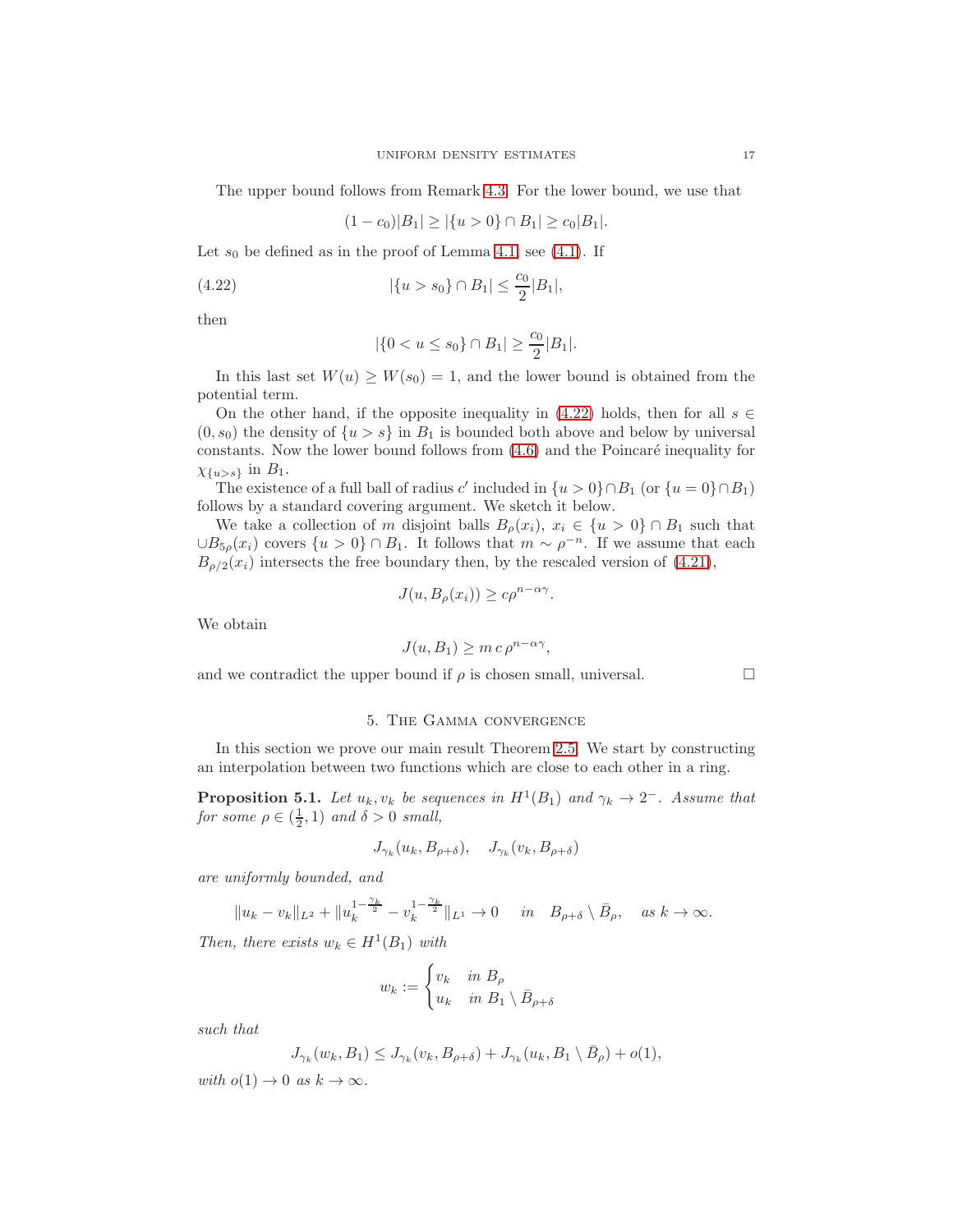*Proof.* Fix  $\epsilon > 0$  small. We prove the conclusion with  $o(1)$  replaced by  $C\epsilon$  for some C universal. Since the energies of  $u_k$  and  $v_k$  are uniformly bounded, we can decompose the annulus  $B_{\rho+\delta} \setminus B_{\rho}$  into a disjoint union of  $\sim \epsilon^{-1}$  annuli, and after relabeling  $\rho$  and  $\delta$  we may assume that

$$
J_{\gamma_k}(u_k, B_{\rho+\delta} \setminus B_{\rho}) \le \epsilon, \quad J_{\gamma_k}(v_k, B_{\rho+\delta} \setminus B_{\rho}) \le \epsilon.
$$

For simplicity of notation we drop the subindex  $k$ .

First we prove the result under the additional assumption

$$
(5.1) \t\t u \ge v \text{ in } B_{\rho+\delta} \setminus B_{\rho}.
$$

Denote by

<span id="page-17-2"></span>
$$
\psi_r(x) = \varphi(|x| - r), r \in [\rho, \rho + \frac{\delta}{4}],
$$

and let

$$
\Psi_r = \min\{u, \max\{\psi_r, v\}\}.
$$

Notice that

$$
u \ge \Psi_r \ge v
$$
 in  $B_1$ , and  $\Psi_r = v$  in  $B_\rho$ .

Let

$$
D_r := \{ u > \Psi_r > v \} \cap B_{\rho + \delta},
$$

then, by the property [\(2.5\)](#page-2-4) of the one-dimensional solution  $\varphi$ , we find

<span id="page-17-0"></span>(5.2) 
$$
J(\Psi_r, D_r) = J(\psi_r, D_r) = \int_0^1 \mathcal{H}^{n-1}(\{\Psi_r = s\} \cap D_r) 2\sqrt{W(s)} ds.
$$

Notice that

$$
\{\Psi_r = s\} \cap D_r = \{u > s > v\} \cap \partial B_{r+\varphi^{-1}(s)} \cap B_{\rho+\delta}.
$$

Thus, we average [\(5.2\)](#page-17-0) for  $r \in [\rho, \rho + \delta/4]$ , and obtain

(5.3) 
$$
\int_{\rho}^{\rho+\delta/4} J(\Psi_r, D_r) dr \le
$$

$$
\frac{C}{\delta} \int_0^1 \mathcal{H}^n \left( (\{u > s > v\}) \cap (B_{\rho+\delta} \setminus B_{\rho}) \right) 2\sqrt{W(s)} ds.
$$

<span id="page-17-1"></span>We use [\(2.3\)](#page-2-5) and the change of coordinates

$$
s^{1-\gamma/2} = \sigma \quad \text{ and obtain} \quad 2\sqrt{W(s)}ds = d\sigma.
$$

The right hand side in [\(5.3\)](#page-17-1) equals

$$
\frac{C}{\delta} \int_0^1 \mathcal{H}^n \left( \{ u^{1-\gamma/2} > \sigma > v^{1-\gamma/2} \} \cap (B_{\rho+\delta} \setminus B_{\rho}) \right) d\sigma
$$
  

$$
\leq \frac{C}{\delta} \left\| u^{1-\gamma/2} - v^{1-\gamma/2} \right\|_{L^1(B_{\rho+\delta} \setminus B_{\rho})}.
$$

Thus, for all k sufficiently large, we can find an  $r = r_k \in [\rho, \rho + \delta/4]$ , such that

$$
J(\Psi_r, D_r) \leq \epsilon.
$$

Since in the annulus  $B_{\rho+\delta} \setminus B_{\rho}$  the function  $\Psi_r$  coincides with u or v outside  $D_r$ we find

(5.4)  $J(\Psi_r, B_{\rho+\delta} \setminus B_{\rho}) \leq 3\epsilon.$ 

Finally we define

$$
w = \eta \Psi_r + (1 - \eta)u,
$$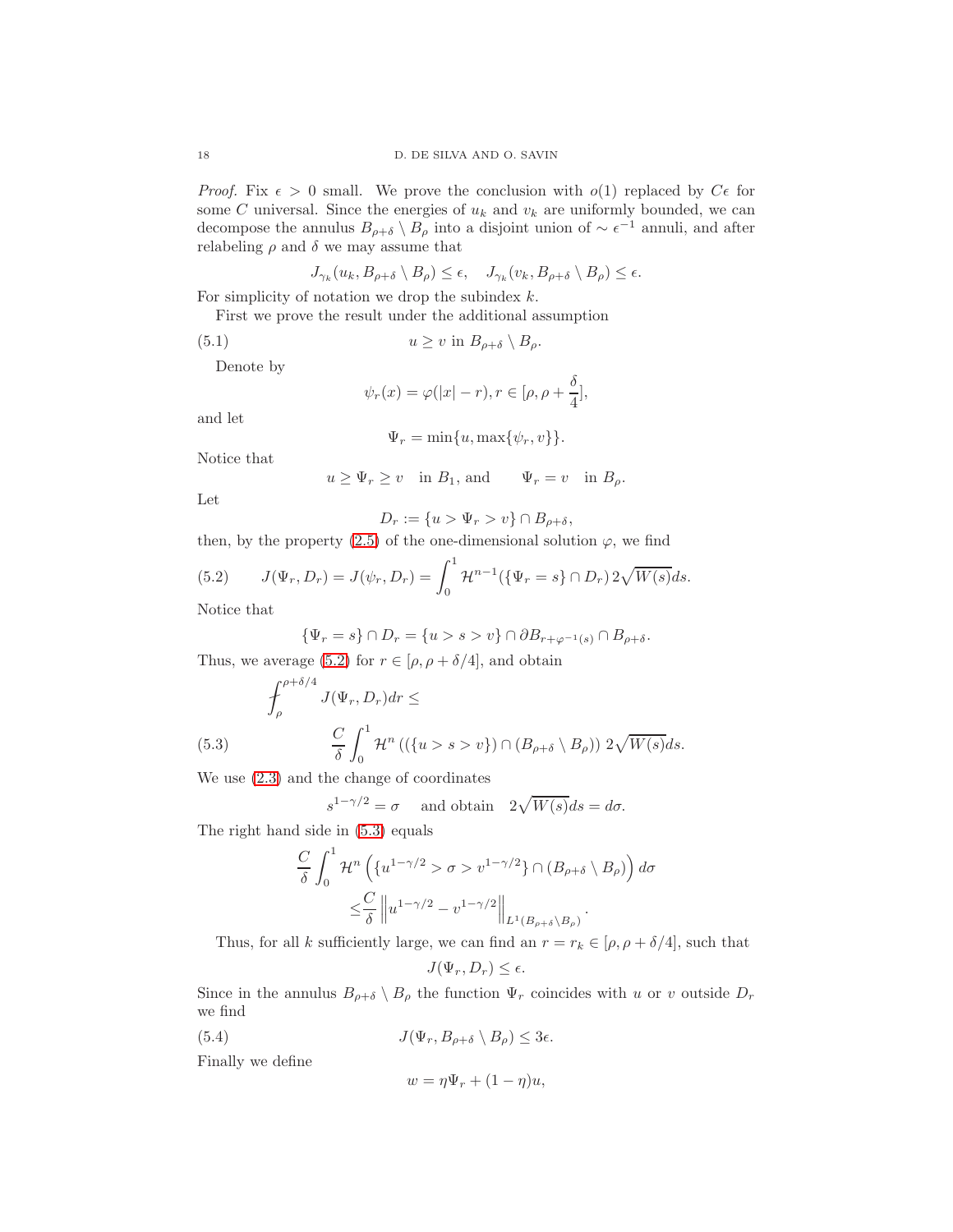with  $\eta \in C_0^{\infty}(B_{\rho+\delta})$  a cutoff function with  $\eta=1$  in  $B_{\rho+\delta/2}$ . Clearly,  $w=u$  outside  $B_{\rho+\delta}$  and  $w = \Psi_r$  in  $B_{\rho+\delta/2}$ , hence  $w = v$  in  $B_{\rho}$ . Moreover,

$$
u \ge w \ge \Psi_r > 0 \implies W(w) \le W(\Psi_r) \text{ in } B_{\rho+\delta} \setminus B_{\rho+\delta/2}.
$$

Since

$$
|\nabla w|^2 \le 3\left(|\nabla \Psi_r|^2 + |\nabla u|^2 + |\nabla \eta|^2 (u - \Psi_r)^2\right),
$$

we find

$$
J(w, B_{\rho+\delta} \setminus B_{\rho}) \le 3 \left( J(\Psi_r, B_{\rho+\delta} \setminus B_{\rho}) + J(u, B_{\rho+\delta} \setminus B_{\rho}) + C(\delta) \|\Psi_r - u\|_{L^2}^2 \right).
$$
  
Using that

Using that,

$$
|u - \Psi_r| \le |u - v|,
$$

we obtain

$$
C(\delta) \|\Psi_r - u\|_{L^2}^2 \to 0 \quad \text{as } k \to \infty.
$$

We find

$$
J(w, B_{\rho+\delta} \setminus B_{\rho}) \le 15\epsilon,
$$

for all large  $k$ , which gives the desired conclusion under the assumption  $(5.1)$ .

The general case follows easily from the interpolation procedure between the two ordered functions described above. We apply it two times, first in the annulus  $B_{\rho+\delta}\setminus B_{\rho+\delta/2}$  where we interpolate between u and min $\{u, v\}$  and then in the annulus  $B_{\rho+\delta/2} \setminus B_{\rho}$  where we interpolate between min $\{u, v\}$  and v.  $B_{\rho+\delta/2} \setminus B_{\rho}$  where we interpolate between  $\min\{u, v\}$  and v.

We recall now the functional  $\mathcal F$  introduced in Section 2, which is defined on the space of pairs  $(u, E) \in \mathcal{A}(\Omega)$ 

 $\mathcal{A}(\Omega) := \{ (u, E) | u \in H^1(\Omega), E$  Caccioppoli set,  $u \ge 0$  in  $\Omega, u = 0$  a.e. in  $E \},$ given by the Dirichlet - perimeter energy

$$
\mathcal{F}_{\Omega}(u,E) = \int_{\Omega} |\nabla u|^2 dx + P_{\Omega}(E).
$$

Here  $P_{\Omega}(E)$  represents the perimeter of E in  $\Omega$ 

$$
P_{\Omega}(E) = [\nabla \chi_E]_{BV(\Omega)} = \int_{\Omega} |\nabla \chi_E|.
$$

In the next two lemmas we establish the Γ-convergence of the  $J_{\gamma}$  to F.

<span id="page-18-0"></span>**Lemma 5.2** (Lower semicontinuity). Let  $\gamma_k \to 2^-$  and  $u_k$  satisfy

$$
u_k^{1-\gamma_k/2} \to \chi_{E^c}
$$
 in  $L^1(\Omega)$ ,  $u_k \to u$  in  $L^2(\Omega)$ .

Then

$$
\liminf J_{\gamma_k}(u_k,\Omega) \ge \mathcal{F}_{\Omega}(u,E).
$$

Proof. After passing to a subsequence we may assume that the two convergences above hold pointwise a.e. in  $\Omega$ . This implies that  $\{u > 0\} \setminus E^c$  is a set of measure zero, hence  $u = 0$  a.e. on E, and  $(u, E)$  is an admissible pair.

We write

$$
J_{\gamma_k}(u_k, \Omega) = J_{\gamma_k}(u_k, \Omega \cap \{u_k \leq \epsilon\}) + J_{\gamma_k}(u_k, \Omega \cap \{u_k > \epsilon\}).
$$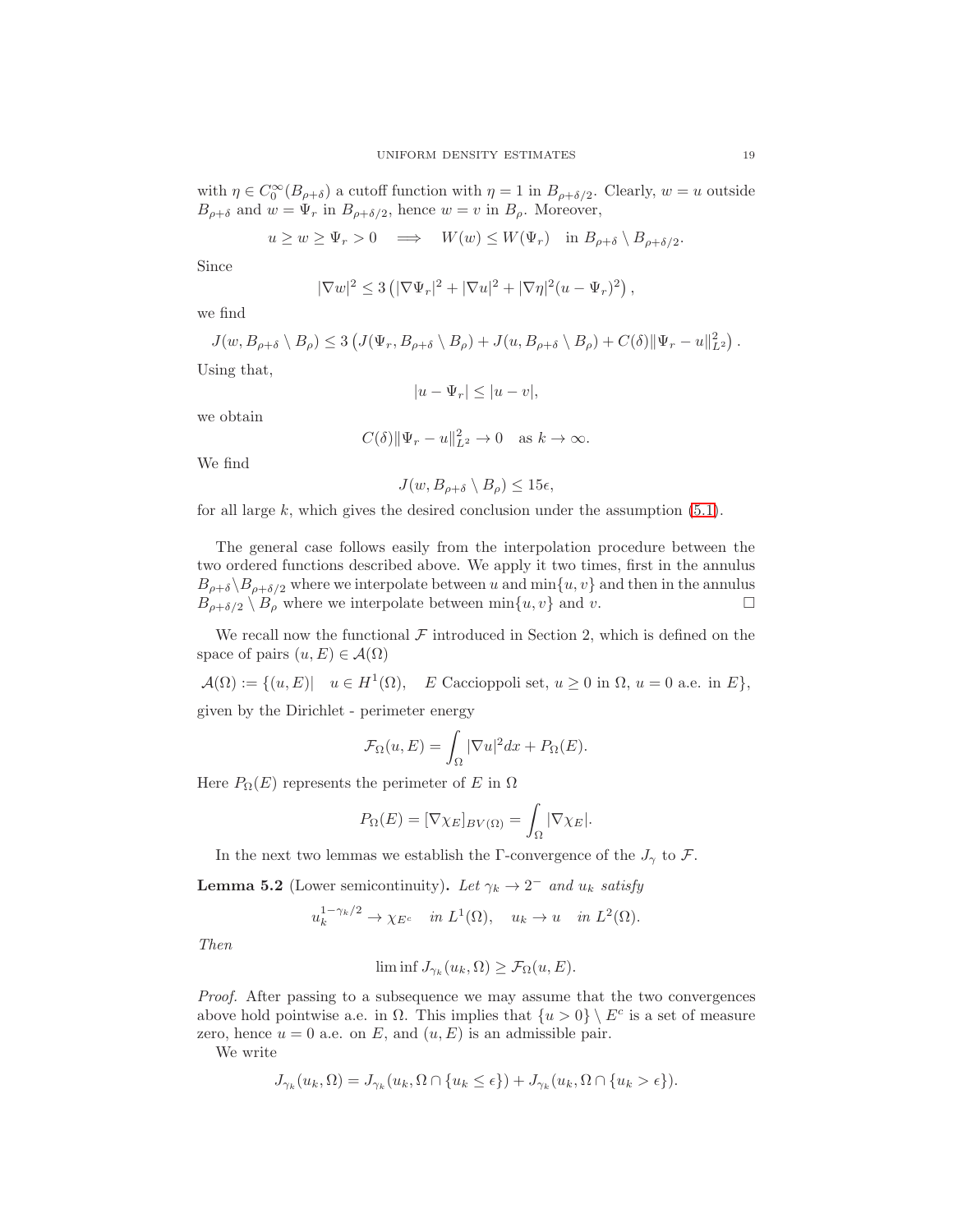By the coarea formula and the definition of  $W$  (see  $(2.1)$ )

$$
J_{\gamma_k}(u_k, \Omega \cap \{u_k \le \epsilon\}) \ge \int_{\{u_k \le \epsilon\}} |\nabla u_k| 2\sqrt{W(u_k)} dx
$$
  
= 
$$
\int_{\{u_k \le \epsilon\}} |\nabla u_k^{1-\gamma_k/2}| dx
$$
  
(5.5) 
$$
= \int_{\Omega} |\nabla \overline{u}_k^{1-\gamma_k/2}| dx, \text{ with } \overline{u}_k := \min\{u_k, \epsilon\}.
$$

<span id="page-19-1"></span>Moreover,  $\overline{u}_k^{1-\gamma_k/2}$  converges in  $L^1$  to  $\chi_E$ , hence

$$
\liminf J_{\gamma_k}(u_k, \Omega \cap \{u_k \le \epsilon\}) \ge \int_{\Omega} |\nabla \chi_E| dx,
$$

by the lower semicontinuity of the BV norm. On the other hand

$$
J_{\gamma_k}(u_k, \Omega \cap \{u_k > \epsilon\}) \ge \int_{\Omega} |\nabla(u_k - \epsilon)^+|^2 dx,
$$

and since  $(u_k - \epsilon)^+ \to (u - \epsilon)^+$  in  $L^2$ , we obtain

$$
\liminf J_{\gamma_k}(u_k, \Omega \cap \{u_k > \epsilon\}) \ge \int_{\Omega} |\nabla(u - \epsilon)^+|^2 dx.
$$

By adding the inequalities we find

$$
\liminf J_{\gamma_k}(u_k, \Omega) \ge \int_{\Omega} |\nabla(u - \epsilon)^+|^2 dx + P_{\Omega}(E),
$$

and the conclusion is proved by letting  $\epsilon \to 0$ .

<span id="page-19-2"></span>**Lemma 5.3.** Let  $(u, E) \in \mathcal{A}(\Omega)$  with u a continuous function in a Lipschitz domain  $\overline{\Omega}$ . Then, given a sequence  $\gamma_k \to 2^-$  we can construct a sequence  $u_k$  such that

$$
u_k^{1-\gamma_k/2} \to \chi_{E^c} \quad in \ L^1(\Omega), \quad u_k \to u \quad in \ L^2(\Omega),
$$

$$
J_{\gamma_k}(u_k, \Omega) \to \mathcal{F}_{\Omega}(u, E).
$$

In view of the lower semicontinuity property in  $\Omega \setminus \overline{D}$ , where  $D \subset \Omega$  is a subdomain, we obtain that

$$
\int_{\overline{D}} |\nabla u|^2 dx + \int_{\overline{D}} |\nabla \chi_E| \ge \limsup J_{\gamma_k}(u_k, D).
$$

Proof. For the convergence of the energies it suffices to show that

<span id="page-19-0"></span>
$$
\limsup J_{\gamma_k}(u_k,\Omega) \leq \mathcal{F}_{\Omega}(u,E).
$$

Fix  $\epsilon > 0$  small. First we approximate E in  $\Omega$  by a smooth set  $F \subset \mathbb{R}^n$  which is included in the open set  $\{u < \epsilon\}$  in  $\Omega$  (which contains a neighborhood of E). Precisely, by the results of Modica  $[M]$ , there exists a smooth set  $F$  which approximates  $E$  in  $\Omega$  in the sense that

$$
F \cap \Omega \subset \{u < \epsilon\},
$$
\n
$$
\|\chi_{F \cap \Omega} - \chi_E\|_{L^1} \le \epsilon, \qquad P_{B_1}(F \cap \Omega) \le P_{\Omega}(E) + \epsilon,
$$
\n
$$
\mathcal{H}^{n-1}(\partial F \cap \partial \Omega) = 0.
$$

In view of this, it suffices to prove the lemma with E replaced by  $\tilde{E} := F$  and u replaced by  $\tilde{u} := (u - 2\epsilon)^+$  which is an approximation of u in  $H^1(\Omega)$ . Notice that

$$
\Box
$$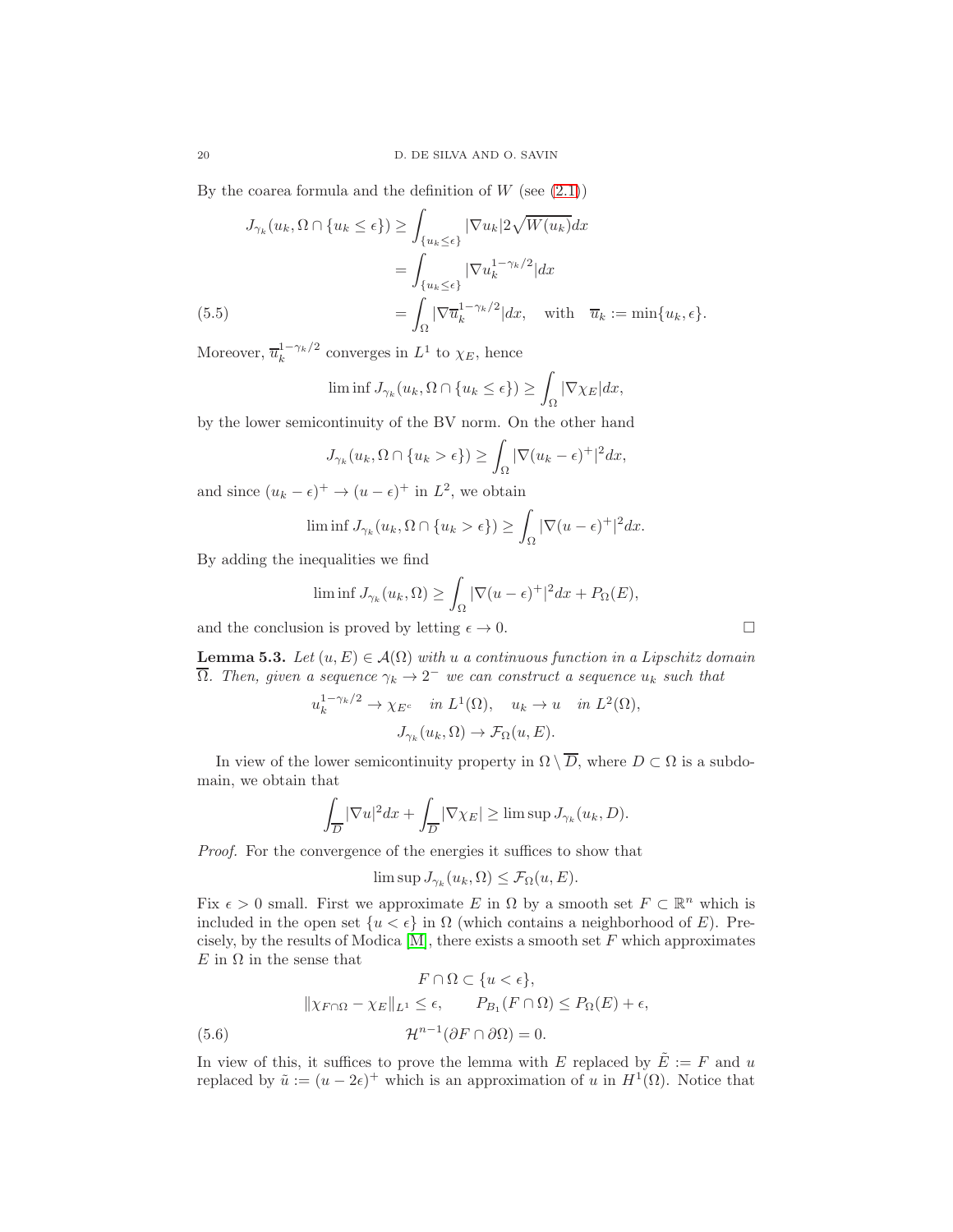by construction  $\tilde{u}$  vanishes in a  $\delta$ -neighborhood of  $\tilde{E}$  for some small  $\delta$ . We define  $u_k$  in  $B_1$  as

$$
u_k := \max\{\varphi_k(d), \tilde{u}\},\
$$

where d represents the distance in  $\mathbb{R}^n$  to  $\tilde{E}$ . Next we check that  $u_k$  satisfies the desired conclusions.

Clearly  $u_k = 0$  on  $\tilde{E}$ , and using that

$$
C \ge u_k \ge \varphi_k(d) \quad \text{on} \quad \Omega \setminus \tilde{E},
$$

and  $1 - \gamma_k/2 \rightarrow 0^+$  we have

$$
u_k^{1-\gamma_k/2} \to 1 \quad \text{in} \quad \Omega \setminus \tilde{E},
$$

hence

$$
u_k^{1-\gamma_k/2} \to \chi_{\tilde{E}} \quad \text{in } L^1(\Omega).
$$

Here we used that  $\varphi_k(d) = c_\gamma^* d^\alpha$ , with  $c_\gamma^*$  defined in [\(2.4\)](#page-2-3), and we have

$$
(c_{\gamma}^*)^{1-\gamma/2}\to 1\quad\text{as }\gamma\to 2.
$$

Since  $\varphi_k(d)$  converges uniformly to 0 as  $k \to \infty$  we also obtain

$$
u_k \to \tilde{u} \quad \text{in} \quad L^2(\Omega).
$$

Using property [\(2.5\)](#page-2-4) we obtain that

$$
J(\varphi(d), \{a < d < b\} \cap \Omega) = \int_{\varphi(a)}^{\varphi(b)} \mathcal{H}^{n-1}(\{\varphi(d) = s\} \cap \Omega) 2\sqrt{W(s)} ds
$$

$$
= \int_{a}^{b} \mathcal{H}^{n-1}(\{d = t\} \cap \Omega) \omega_{\gamma}(t) dt,
$$

with

$$
\omega_{\gamma}(t) := 2\sqrt{W(\varphi(t))}\varphi'(t).
$$

Notice that

$$
\omega_{\gamma}(t)dt = \varphi'(t)^{2} + W(\varphi(t)) dt,
$$

represents the measure of the one-dimensional solution which, as  $k \to \infty$ , converges weakly in any bounded interval  $[-a, a]$  to the Dirac delta measure at 0. On the other hand [\(5.6\)](#page-19-0) implies that

$$
\mathcal{H}^{n-1}(\{\varphi(d)=t\}\cap\Omega)\to P_{\Omega}(\tilde{E}\cap\Omega) \quad \text{as } t\to 0.
$$

In conclusion, we find that as  $k\to\infty$ 

$$
J(\varphi(d), \{0 < d < \delta\} \cap \Omega) \to P_{\Omega}(\tilde{E} \cap \Omega)
$$

and

$$
J(\varphi(d), \{d > \delta\} \cap \Omega) \to 0.
$$

Using that

$$
u_k = \varphi(d) \quad \text{if } d < \delta,
$$

and

$$
u_k \ge \varphi(d) \quad \Longrightarrow \quad W(u_k) \le W(\varphi(d)) \quad \text{if } d > \delta,
$$

we find

$$
\limsup J(u_k, \Omega) \le P_{\Omega}(\tilde{E} \cap \Omega) + \int_{\Omega} |\nabla \tilde{u}|^2 dx.
$$

 $\Box$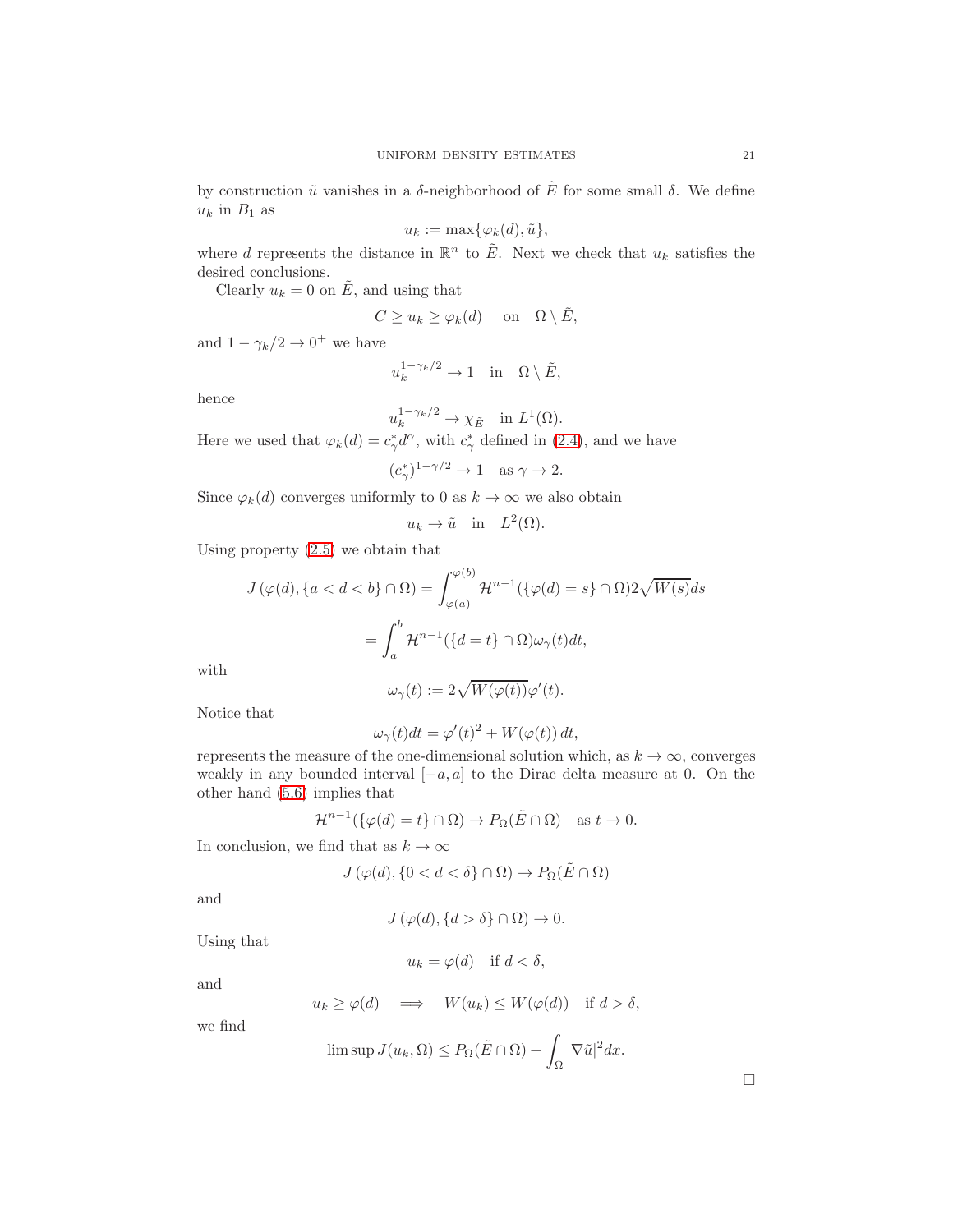We are finally ready to prove our main theorem.

*Proof of Theorem [2.5.](#page-3-1)* The  $L^2$  convergence follows from the uniform bound of the  $u_k$  in  $H^1(\Omega)$ .

By the coarea formula (see [\(5.5\)](#page-19-1)) we find that

$$
[u_k^{1-\gamma_k/2}]_{BV(\Omega)} \le M
$$

and using the inequality

<span id="page-21-1"></span>
$$
u_k^{1-\gamma_k/2} \le 1+u_k^2
$$

we find that  $u_k^{1-\gamma_k/2}$  are uniformly bounded in  $BV(\Omega)$ . Thus, after passing to a subsequence, we have

(5.7) 
$$
u_k^{1-\gamma_k/2} \to g \quad \text{in } L^1(\Omega),
$$

for some non-negative  $g \in BV(\Omega)$ . We claim that

(5.8) 
$$
g = \chi_{E^c}
$$
 for some set *E*.

First we show that for all  $\delta > 0$  small

<span id="page-21-0"></span> $\{\delta \leq g \leq 1-\delta\}$  has measure zero.

Otherwise, for all large  $k$ , the set

$$
\{\delta/2 \le u_k^{1-\gamma_k/2} \le 1-\delta/2\}
$$

has measure bounded below by a fixed positive constant. On this set

<span id="page-21-2"></span>(5.9) 
$$
W(u_k) \ge W((1 - \delta/2)^{\frac{2}{2 - \gamma_k}}) = c_{\gamma_k} (1 - \delta/2)^{-\frac{2\gamma_k}{2 - \gamma_k}} \to \infty,
$$

as  $k \to \infty$  and we contradict the uniform upper bound for the energy of  $u_k$  in  $\Omega$ . Similarly we find that the set

 ${g \geq 1 + \delta}$  has measure zero.

Indeed, otherwise

$$
\{u_k^{1-\gamma_k/2} \ge 1 + \delta/2\}
$$

has measure bounded below by a fixed positive constant. Then we contradict the uniform upper bound for the  $L^2$  norm of  $u_k$  since on the set above

$$
u_k^2 \ge (1 + \delta/2)^{\frac{4}{2 - \gamma_k}} \to \infty
$$

as  $k \to \infty$ , and the claim [\(5.8\)](#page-21-0) is proved.

The argument above implies also that

(5.10) 
$$
\chi_{\{u_k>0\}} \to \chi_{E^c} \quad \text{in } L^1(\Omega).
$$

For example if

<span id="page-21-3"></span>
$$
|\{u_k>0\}\setminus E^c|\geq \mu>0
$$

for some positive constant  $\mu$  independent of k, then [\(5.7\)](#page-21-1)-[\(5.8\)](#page-21-0) imply

$$
|\{0 < u_k^{1-\gamma_k/2} \le \frac{1}{2}\}| \ge \mu/2,
$$

and we get a contradiction as in [\(5.9\)](#page-21-2). Also

$$
|E^c \setminus \{u_k > 0\}| = |E^c \cap \{u_k = 0\}| \to 0,
$$

as  $k \to \infty$ , follows from the convergence [\(5.7\)](#page-21-1)-[\(5.8\)](#page-21-0).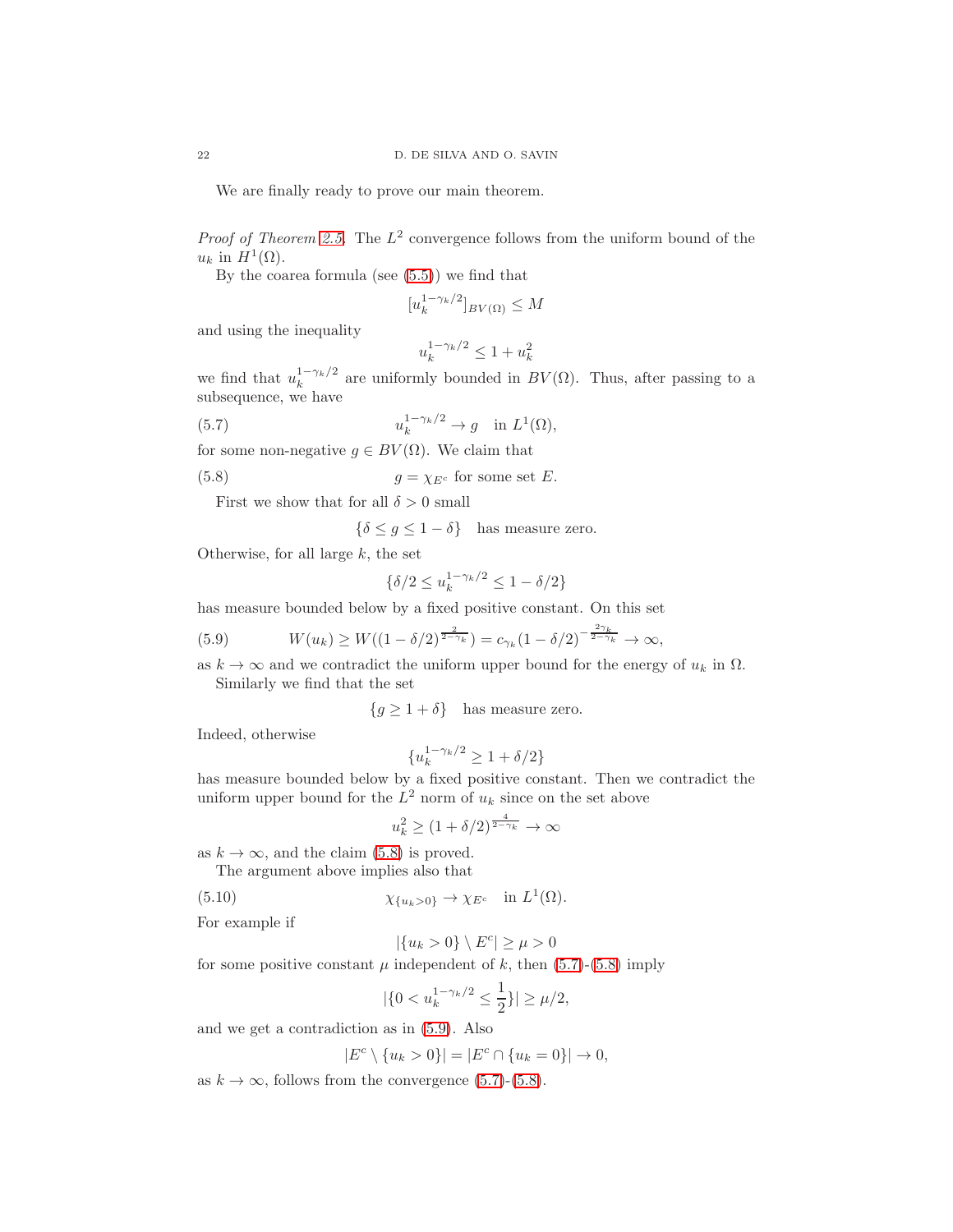Next we assume that  $u_k$  are minimizers for  $J_{\gamma_k}$  and prove the minimality of  $(u, E)$  for F. The argument is standard and follows from Proposition [5.1.](#page-16-1) We sketch it for completeness.

For simplicity let  $\Omega = B_1$ . Since the functions  $u_k$  are uniformly Hölder continuous on compact sets of  $B_1$  we find that the limiting function u is Hölder continuous in  $B_1$  and the convergence  $u_k \to u$  is uniform on compact subsets.

Let  $(v, F)$  be an admissible pair which coincides with  $(u, E)$  near  $\partial B_1$  and let

$$
\mathcal{R}:=B_{\rho+\delta}\setminus B_{\rho},
$$

be an annulus near  $\partial B_1$  where the two pairs coincide.

Denote by  $v_k$  be the functions constructed in Lemma [5.3](#page-19-2) corresponding to the pair  $(v, F)$  in  $B_{\rho+\delta}$ . Since  $u_k$  and  $v_k$  satisfy the hypotheses of Proposition [5.1](#page-16-1) we can construct  $w_k$  as the interpolation between  $u_k$  and  $v_k$ . By the minimality of  $u_k$ in  $B_1$  and the conclusion of Proposition [5.1](#page-16-1) we have

$$
J(u_k, B_1) \le J(w_k, B_1) \le J(u_k, B_1 \setminus B_\rho) + J(v_k, B_{\rho + \delta}) + o(1).
$$

This gives

$$
J(u_k, B_{\rho}) \le J(v_k, B_{\rho+\delta}) + o(1),
$$

and by taking  $k \to \infty$ , we find from Lemmas [5.2](#page-18-0) and [5.3](#page-19-2)

$$
\mathcal{F}_{B_{\rho}}(u,E) \leq \mathcal{F}_{B_{\rho+\delta}}(v,F).
$$

We let  $\rho \rightarrow 1$  and obtain the desired conclusion

$$
\mathcal{F}_{B_1}(u,E) \le \mathcal{F}_{B_1}(v,F).
$$

Finally, the uniform convergence of the free boundaries follows from the uniform density estimates and the  $L^{\bar{1}}$  convergence [\(5.10\)](#page-21-3).

#### **REFERENCES**

- [AlC] Allen S. M., Cahn J. W., *Ground State Structures in Ordered Binary Alloys with Second Neighbor Interactions*. Acta Metall. 20, (1972) 423–433.
- <span id="page-22-0"></span>[AC] Alt H. W., Caffarelli L. A., *Existence and regularity for a minimum problem with free boundary.* J. Reine Angew. Math 325, 105–144 (1981)
- <span id="page-22-1"></span>[ACF] Alt H., Caffarelli L., Friedman A., *Variational problems with two phases and their free boundaries.* Trans. Amer. Math. Soc. 282 (1984), no. 2, 43–461.
- <span id="page-22-3"></span>[AP] Alt H.W., Phillips D., *A free boundary problem for semilinear elliptic equations.* J. Reine Angew. Math., 368 (1986), pp. 63–107.
- <span id="page-22-7"></span>[ADM] Ambrosio L., De Philippis G., Martinazzi L., *Gamma-convergence of nonlocal perimeter functionals.* Manuscripta Math. 134 (2011), no. 3-4, 377–403.
- <span id="page-22-9"></span>[ACKS] Athanasopoulos I., L. A. Caffarelli L., Kenig C. and Salsa S., *An area-Dirichlet integral minimization problem.* Comm. Pure Appl. Math. 54 (2001), no. 4, 479–499.
- <span id="page-22-5"></span>[CC] Caffarelli L., Cordoba A., *Uniform convergence of a singular perturbation problem.* Comm. Pure Appl. Math. 48 (1995), no. 1, 1–12.
- <span id="page-22-2"></span>[CS] Caffarelli L., Salsa S. *A geometric approach to free boundary problems.* Graduate Studies in Mathematics, 68. American Mathematical Society, Providence, RI, 2005. x+270
- <span id="page-22-6"></span>[CV] Caffarelli L., Valdinoci E., *Uniform estimates and limiting arguments for non- local minimal surfaces*. Calc. Var. Partial Differential Equations 41 (2011), no. 1-2, 203–240.
- <span id="page-22-4"></span>[DS] De Silva D., Savin O., *Regularity of Lipschitz free boundaries for the thin one-phase problem.* J. Eur. Math. Soc. (JEMS) 17 (2015), no. 6, 1293–1326.
- <span id="page-22-8"></span>[DFPV] Dipierro S., Figalli A., Palatucci G.,Valdinoci E., *Asymptotics of the s perimeter as*  $s \to 0$ . Discrete Contin. Dyn. Syst. 33 (2013), no. 7, 2777–2790.
- <span id="page-22-10"></span>[M] Modica L., *The gradient theory of phase transitions and the minimal interface criterion.* Arch. Rational Mech. Anal. 98 (1987), no. 2, 123–142.